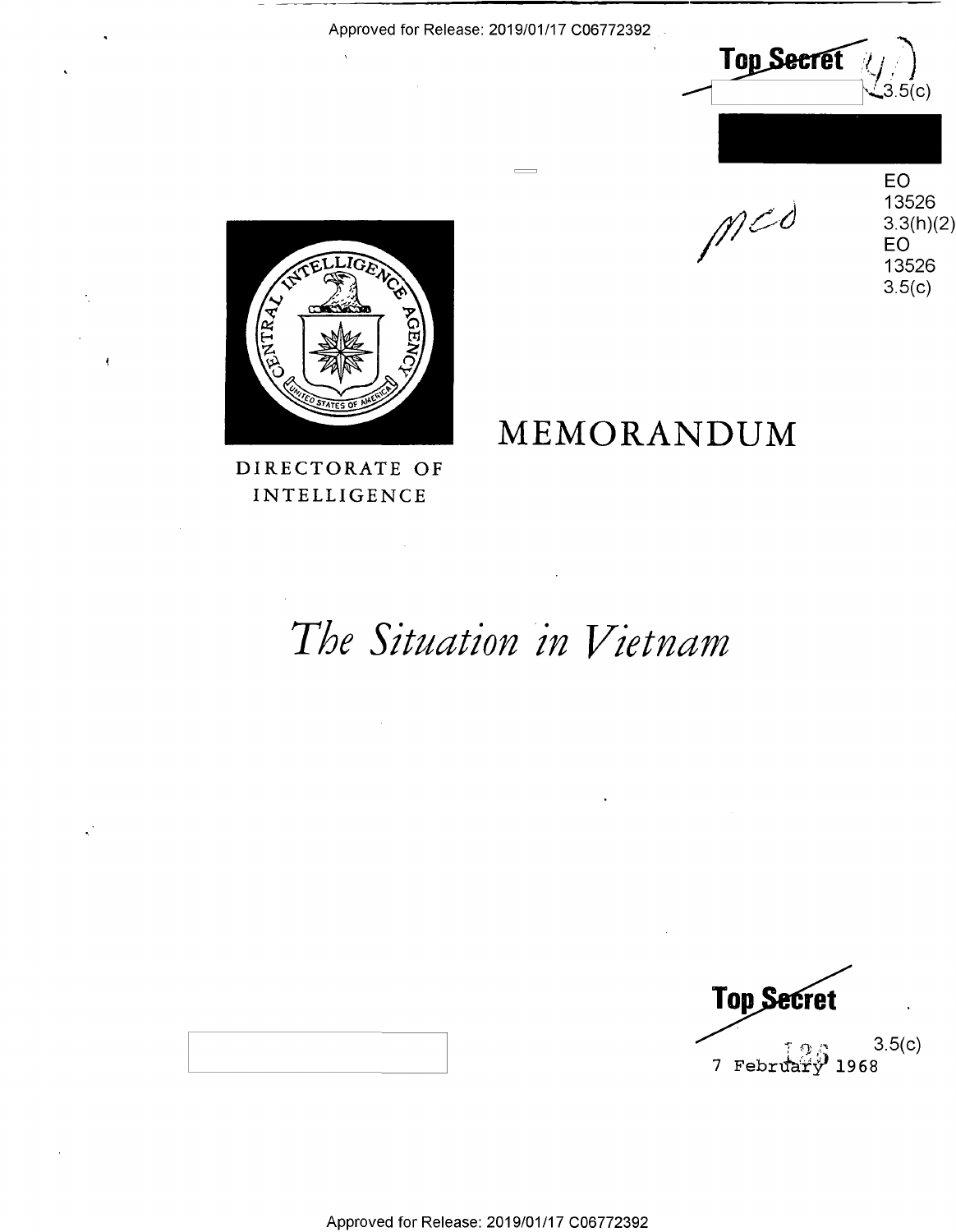

## WARNING

 $\overline{\mathbf{f}}$ 

This document contains classified information affecting the national security This document contains classified information affecting the national. security of the United States within the meaning of the espionage laws, US Code of the United States within the meaning of the espionage laws, US Code Title 18, Sections 793, 794, and 798.



Top Secret

Approved for Release: 2019/01/17 C06772392 Approved for Release: 2019/01/17 006772392

 $3.5(c)$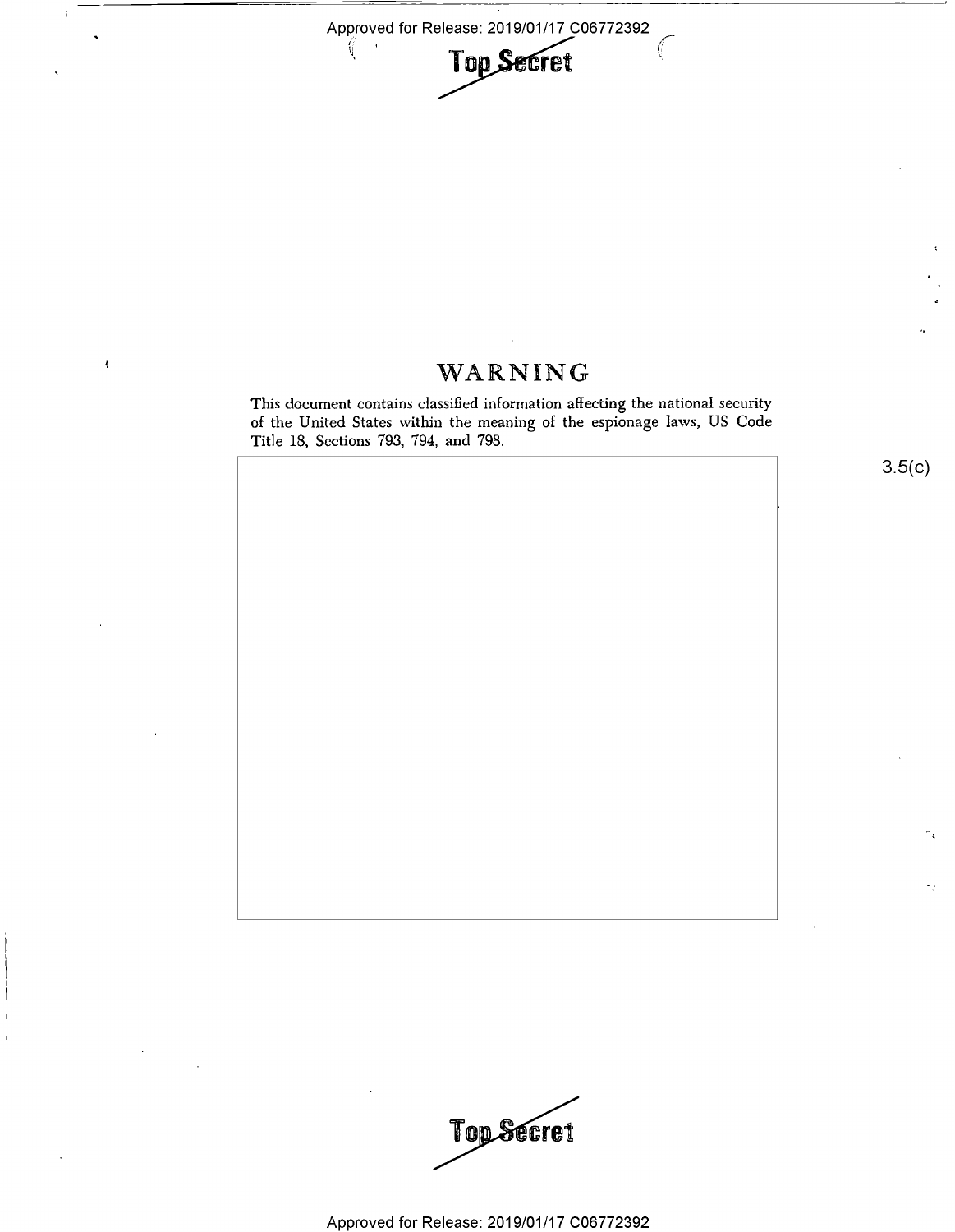$3.5(c)$  $3.5(c)$ 

Information as of 1200 Information as of 1200 7 February 1968

 $3.5(c)$ 

#### HIGHLIGHTS HIGHLIGHTS

I

Approved for Release: 2019/01/17 C06772392<br>  $\begin{array}{|c|c|c|}\hline & & \text{TOP-SECRET} & \hline \end{array}$ 

TOP-SECRET

The Lang Ve Special Forces camp, a scant five miles from Khe Sanh, has fallen to North Vietnamese miles from Khe Sanh, has fallen to North Vietnamese Army units spearheaded by tanks. Communist forces Army unite spearheaded by tanks. Communist forces remain entrenched in the Cholon section of Saigon, and the.enemy position in the city of Da Lat is and the enemy position in the city of Da Lat-is strong. Scattered clashes have been reported through-strong. Scattered clashes have been reported through out the country. out the-country- '

I. The Military Situation in South Vietnam: Lang Vei Special Forces camp has fallen (Paras. 1-3). The situation elsewhere in I Corps is described The situation elsewhere in\_I Corps is described (Paras. 4~7). Except for heavy pressure at Kontum (Paras. 4&7). Except for heavy\_pressure at Kontum. and Da Lat, the situation in II Corps is relatively quiet (Paras. 8-10). The situation in III Corps quiet (Paras. 8-10). The situation in III Corps is good although security in Saigon itself remains is good although security in Saigon itself remains unstable (Paras: 11-13). Can Tho city was the scene . unstable (Paras; 11-13). Can Tho city was the scene of the only significant enemy action in IV Corps .of the only significant enemy action in IV Corps (Para. 14). The status of Route 4 is reported (Para. 14). The status of Route <sup>4</sup> is reported (Para. 15). (Para. 15).

II. Political Developments in South Vietnam: H II. Political Developments in South Vietnam: A number of influential personalities seem to be A number of influential personalities seem to be corning around to the view that the Viet Cong offen-coming around to the View that the Viet Cong offen sive will incr~ase the people'~ support for the gov-sive will increase the'pe0ple's support for the gov- ernment, provided the government properly exploits ernment, provided the government properly exploits present anti-Communist sentiment (Paras.l-8). Many senators are criticizing the military leadership, senators are criticizing the military leadership, and their attitude prevented passage of a resolution and their attitude prevented passage of <sup>a</sup> resolution worded to.express support for the- government (Paras. worded to express support for the-government (Paras. 9-10). The food situation in Saigon is improving, 9-10). The food situation in Saigon is improving, and prices are coming down (Para. 11).

| 3.5(c) |
|--------|
| 3.5(c) |
|        |
|        |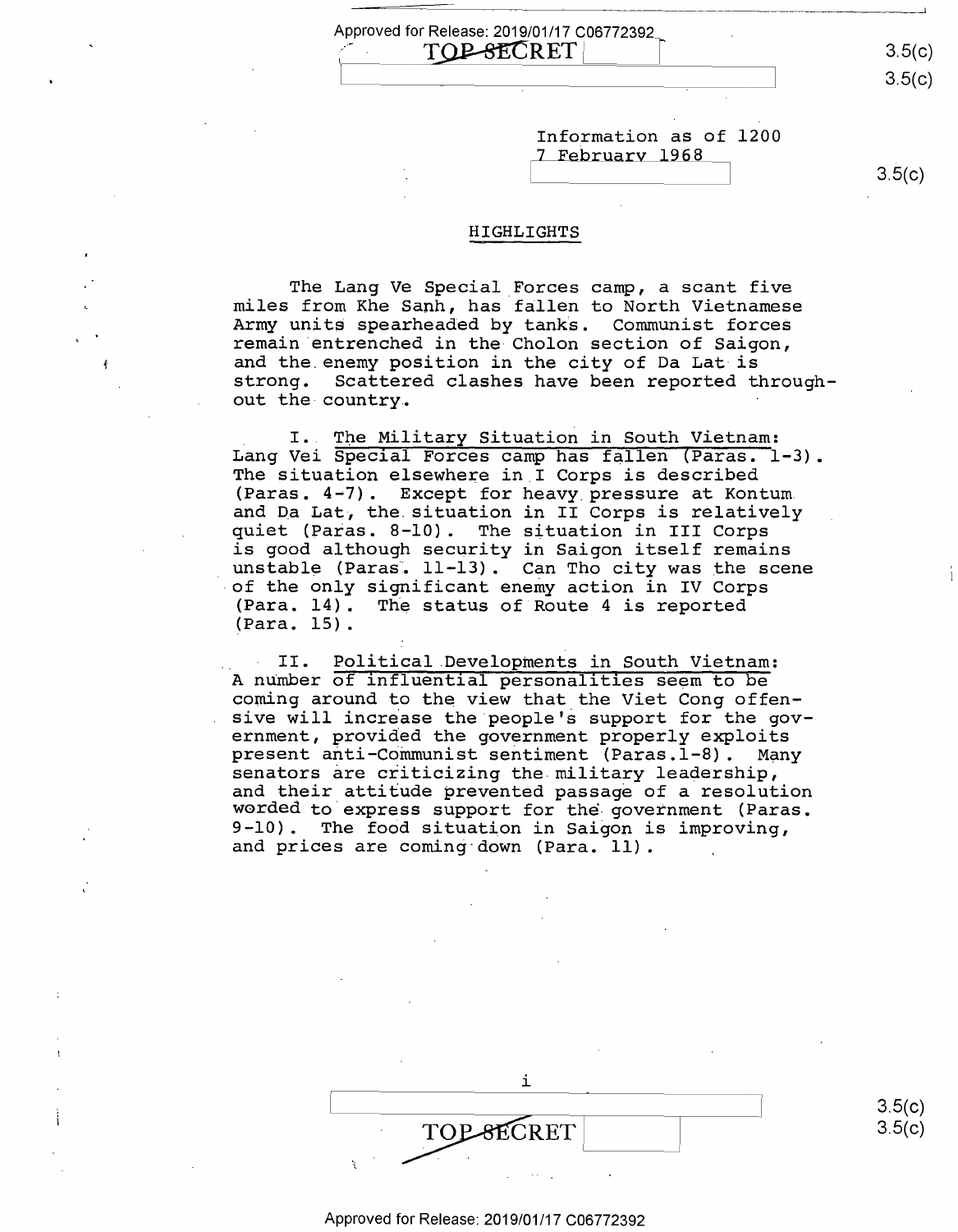$\overline{\phantom{0}}$ Approved for Release: 2019/01/17 C06772392<br><u>Annual **I**OP\_SECREI</u> | Approved for Release: 2019/01/17 C06772392<br>  $\begin{array}{|c|c|c|c|c|}\n\hline\n\text{4.5} & 3.5 \text{(c)}\n\hline\n\end{array}$ 

3.5(c) 3.5(c)

III. Military Developments in North Vietnam: III. Military Developments in North Vietnam; Unprecedented activity on the part of North Vietnamese bombers and transport aircraft during the namese bombers and transport aircraft during the past week suggests that Hanoi will· employ its past week suggests that Hanoi will employ.its limited air power in some way to support the cur-limited air power in some way to support the-cur rent Communist offensive in South Vietnam (Paras. rent CommuniSt offensive in South Vietnam (Paras.  $1-9$ ).

IV. Other Communist Military Developments: There is nothing of significance to report.

V. Communist Political Developments: Interrogation of captured Viet Cong who participated in the recent attacks on major cities indicates some the recent'attacks.on major cities indicates some of their pre-offensive indoctrination took the of their pre-offensive indoctrination took the same line the Communists are now peddling in their same line the Communists are now peddling in their propaganda (Paras. 1-7). Vietnamese Communist propaganda (Paras.'l—7). Vietnamese Communist diplomats speaking in Pyongyang have linked the Pueblo incident with the Vietnam conflict (Paras. Pueblo incident with the Vietnam COnflict (Paras. 8-9). Vietnamese Communist spokesmen are underscoring their contention that the first moves to scoring their contention that the first moves to end the war must come from the US (Paras. 10-11). Communist propaganda is now stressing that their Communist propaganda is now stressing that their Journalisty propagance as now servesting that their milledly clientive in Boden vicenda may<br>sarily be short lived (Paras. 12-13).

VI. Other Major Aspects: Some of the Commu-. VI. Other Major Aspects: Some of the-Communists.who attacked Saigon were apparently trained in Cambodia, according to prisoner interrogations in Cambodia, according to prisoner interrogations (Paras. 1-3) •. Truck deliveries·to North Vietnam (Paras. l-3). Truck deliveries to North Vietnam during the past three months are reported (Paras. during the past three months are reported (Paras.l 4-5) • 4-5).

*Note: Because of a disruption in fieZd reporting*  Note:- Because of <sup>a</sup> disruption in field reporting *from MACV the WeekZy Review of South Vietnam BattZe*  from MACV-the Weekly Review of South Vietnam Battle *Statistics wiZZ not be published on schedule, They*  Statistics will not-be published on schedule. They *wiZZ appear when·avaiZab·Ze.*  will appear when available.

7 February 1968 7 February 1968\_

ii ii

TOP SECRET  $3.5(C)$ 

3.5(c) 3.5(c)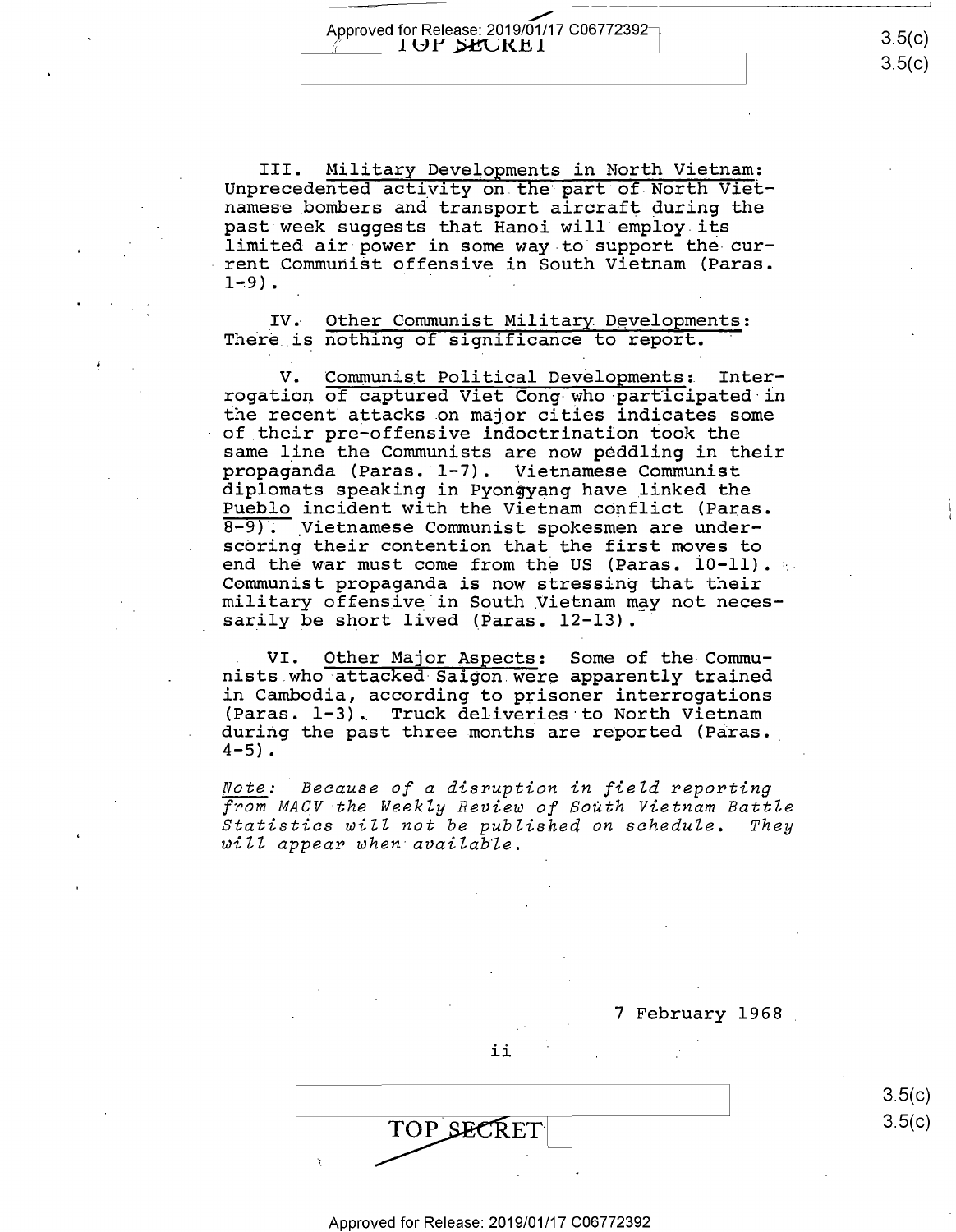

 $\cdot$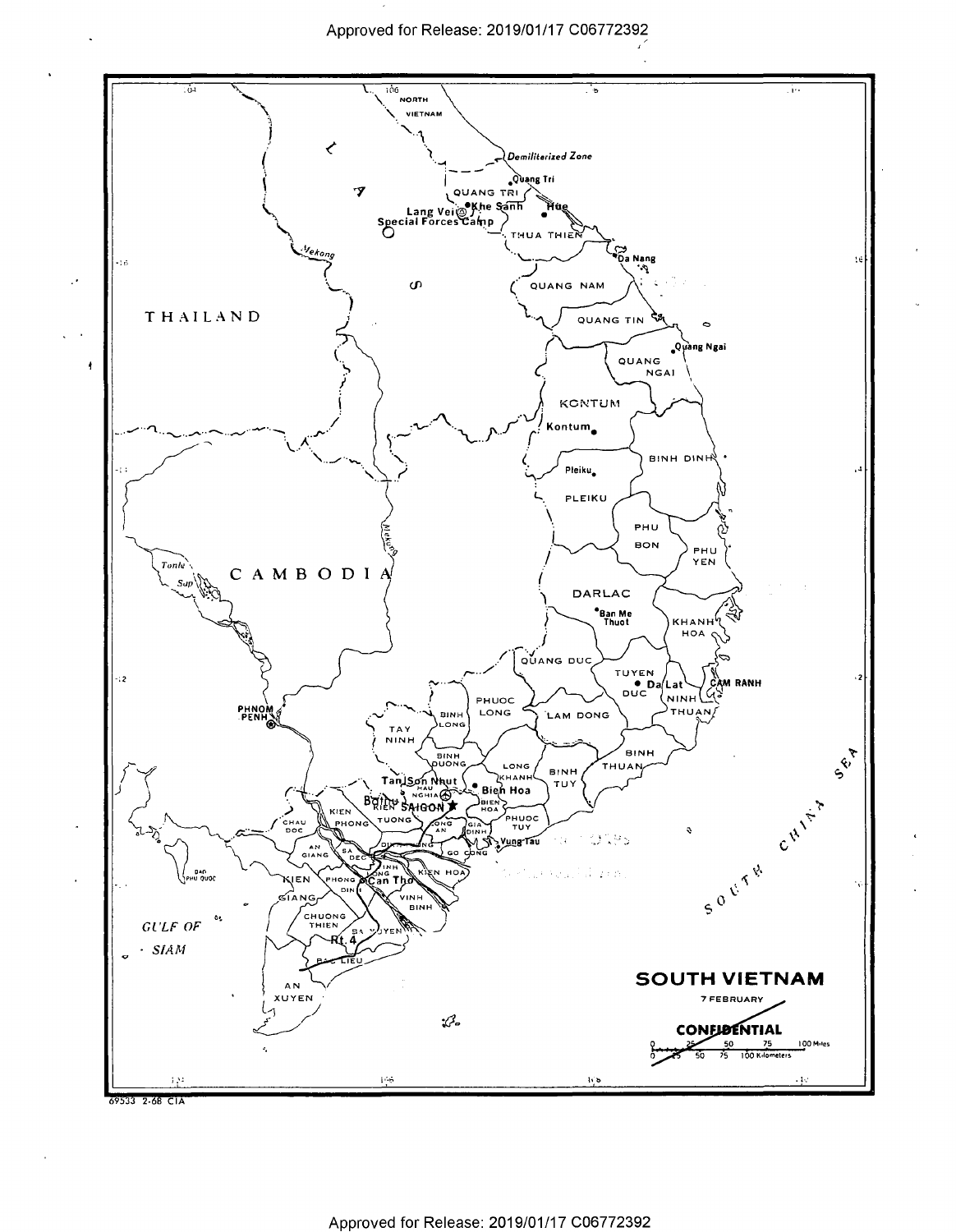| 3.5(c) |
|--------|
| 3.5(c) |

## I. THE MILITARY SITUATION IN SOUTH VIETNAM I. THE MILITARY SITUATION IN SOUTH VIETNAM

1. Lang Vei Special Forces camp, five miles l. Lang Vei Special Forces camp, five miles from Khe Sanh, has fallen to North Vietnamese Army units spearheaded by tanks. The enemy position in units spearheaded by tanks. The enemy position in minum spensive and since the compared than  $\frac{1}{2}$  reported, and Communist units hold several key strongpoints. and Communist units hold several key strongpoints. In Saigon, little activity has been reported, as In Saigon, little activity has been reported, as South Vietnamese forces have not pushed against the South Vietnamese forces have not pushed against the Communist forces entrenched in Cholon. Sporadic Communist forces entrenched in Cholon. Sporadic firing, primarily from isolated Communist detach:- firing, primarily from isolated Communist detach: ments, continues in a number of other urban areas. ments, continues in <sup>a</sup> number of other\_urban areas. Allied forces have reported a series of other Allied forces have reported <sup>a</sup> series of other armed clashes throughout the country. armed clashes throughout the country.

### I Corps I Corps

2. On the morning of 7 February, enemy forces, 2. On the morning of 7 February, enemy forces, supported by at least nine PT-76 tanks, overran the supported by at least nine PT-76 tanks, overran the Lang Vei Special Forces camp. Latest reports in-Lang Vei Special Forces camp. Latest reports in dicate that about one enemy company controls the dicate that about one enemy company controls the camp. An allied reaction force on 7 February re-camp. An allied reaction force on 7 February reported rescuing 14 of the 20 US Special Forces ported rescuing 14 of the 20 US Special Forces advisers and approximately 70-100 of the 450 advisers and approximately 70—100 of the 450 indigenous forces originally in the camp. The indigenous forces originally in-the camp. The attack against Lang Vei was coordinated with a attack against Lang Vei was coordinated with <sup>a</sup> mortar and artillery barrage against the main mortar and artillery barrage against the main Khe Sanh combat base and a ground probe against Khe Sanh combat base and <sup>a</sup> ground probe against Hill 861. On 7 February intermittent fire was Hill 861. On.7 February intermittent fire was reported to be confinuing against us positions reported to be continuing against US positions in the Khe Sanh area. in the Khe Sanh area.

3. MACV has reported that an estimated 3. MACV has reported that an estimated 6,000 refugees from the Lang Vei area have moved 6,000 refugees from the Lang Vei area have moved to a position about one quarter of a mile from to <sup>a</sup> position about one quarter of <sup>a</sup> mile from Khe Sanh~ This presents a serious tactical Khe Sanh: This presents <sup>a</sup> serious tactical problem for Khe Sanh and efforts are being made problem for Khe Sanh and efforts are being made to deter the refugees from moving any closer. to deter the refugees from moving any closer.'

7 February 1968 7 February 1968

 $I-1$ 

/ TOP SECRET

 $3.5(c)$ 3.5(c)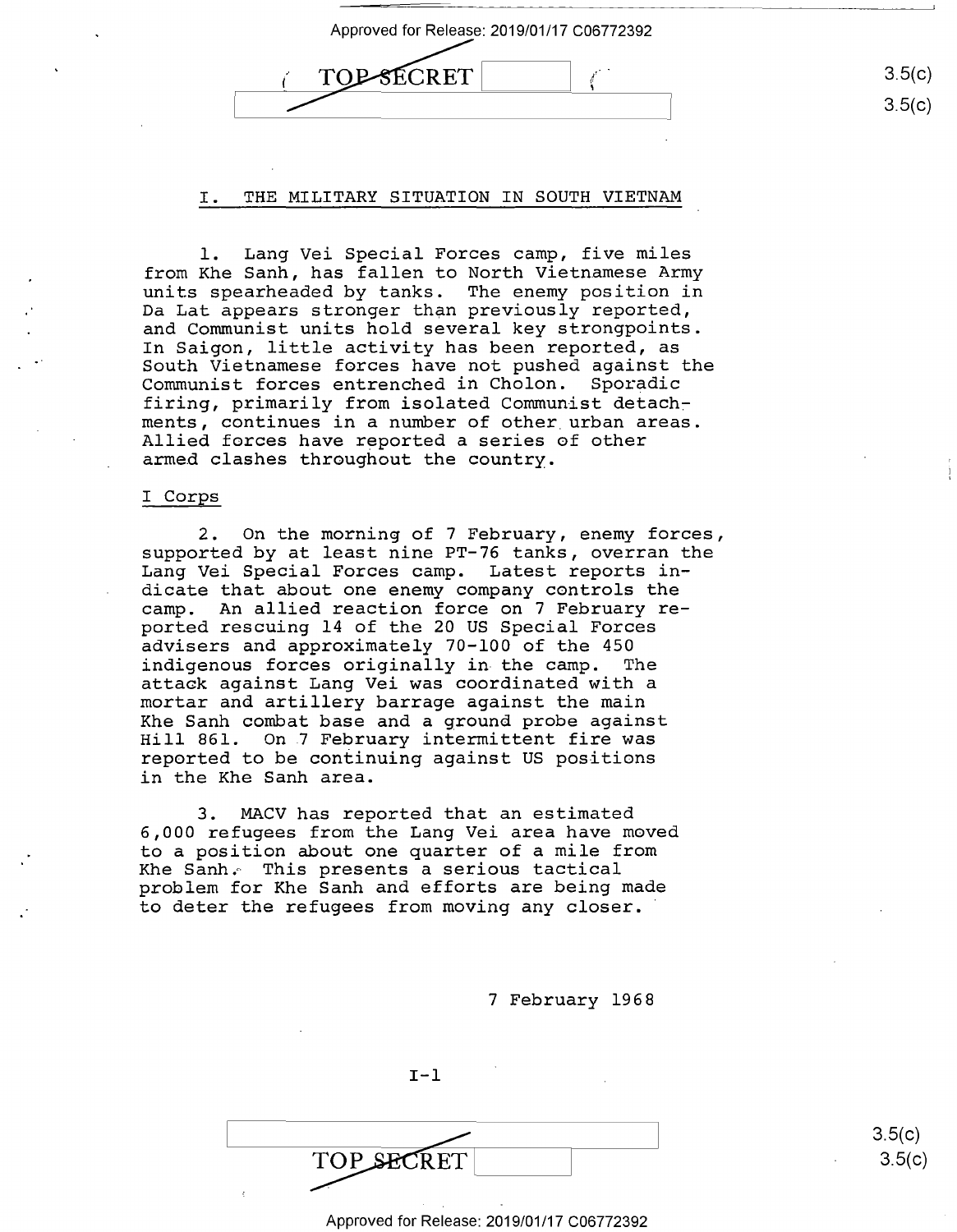Approved for Release: 2019/01/17 C06772392 Approved for Release: 2019/01/17 C06772392 TOP SEPRE

4. On 5 February radio stations serving the 4. On <sup>5</sup> February radio stations serving the forward headquarters of the Communist Thua-Thien-forward headquarters of the Communist Thua-Thien— Hue Military Region and the headquarters of the 6th Hue Military Region and the headquarters of the 6th. Regiment were located in the immediate vicinity of Regiment were located in the immediate vicinity of Hue city. A prisoner captured during the fighting Hue city. A prisoner captured during the fighting in the city has stated that the Hue municipal unit in the city has stated that the Hue municipal unit and the 800th battalion, 6th Regiment, had the mis-and the 800th battalion, 6th Regiment, had the mis sion of conducting a three-day attack against the sion ofconducting <sup>a</sup> three—day attack against the MACV compound. If allied resistance was heavy, the MACV compound. If allied resistance Was heavy, the attack, according to the prisoner, would continue attack, according to the prisoner, would continue attack, according to the prisoner, would continue<br>for seven days, and if the Communist units were reinforced, they would maintain the pressure for 15 inforced, they would maintain the pressure for 15 days. The prisoner claims that the municipal unit days. The prisoner claims that the municipal unit and 800th battalion consist largely of regroupees and 800th battalion consist largely of regroupees or local Viet Cong, lending credence to some assump-or local Viet Cong, lending credence to some assump tions that most of the recent attacks in I Corps, and tions that-most of the\_recent attacks in I Corps, and elsewhere,were primariiy conducted by Viet Cong elSewhere,were primarily conducted by Viet Cong units, and that by and large few North Vietnamese units, and that by and large few North Vietnamese Army units have been committed. Army units have been committed.

5. An after-action report

concerning the attack on Quang Ngai city indicates that elements of every combat effective indicates that elements of every combat effective force in the provincewere used in the attack. Cap-force in the provincewhre used in the attack. Cap— tured documents and prisoners have identified eight tured documents and prisoners have identified eight sapper/infantry battalions and 12 local force com-sapper/infantry.battalions and 12 local force com panies as having participated in the assault. panies as having participated in the-assault.

6 •· Weapons captured during the attack indicate 6} Weapons captured during the attack indicate that the enemy was well equipped. The RPG-7 rocket that the enemy was well equipped. The RPG—7 rocket launcher was employed for the first time in Quang launcher was employed for the.first time in .Quang Ngai. In -addition, US advisers report that much of Ngai. In-addition, US advisers report that much of the enemy's ·ammunition was new. Sapper munitions, the enemy's'ammunition was new. Sapper munitions, such as satchel charges and bangalore torpedoes were such as satchel charges and bangalore torpedoes were well made, suggesting that they came from an arms well made, suggesting-that they came from an arms factory and were probably not homemade. factory and were probably not homemade.

7. The Vietnamese estimate that the total strength 7.. The Vietnamese estimate that the-total strength of the enemy force attacking Quang Ngai city was of the enemy force attacking Quang Ngai city was around 3,600. Enemy killed, acCording to Vietnamese around 3,600. Enemy killed, according to Vietnamese and advisory body counts, exceeded 1,200. Included and advisory body counts, exceeded 1,200. Included in the enemy losses were several high-ranking officers, in the enemy losses Were several high—ranking officers,

7 February 1968 · 7.February 1968'

 $I-2$ 

TOP SECRET

 $3.5(c)$ 3.5(c)

#### Approved for Release: 2019/01/17 C06772392 Approved for Release: 2019/01/17 <sup>006772392</sup>

3.3(h)(2)

 $\frac{1}{2}$  $3.5(c)$  $3.5(c)$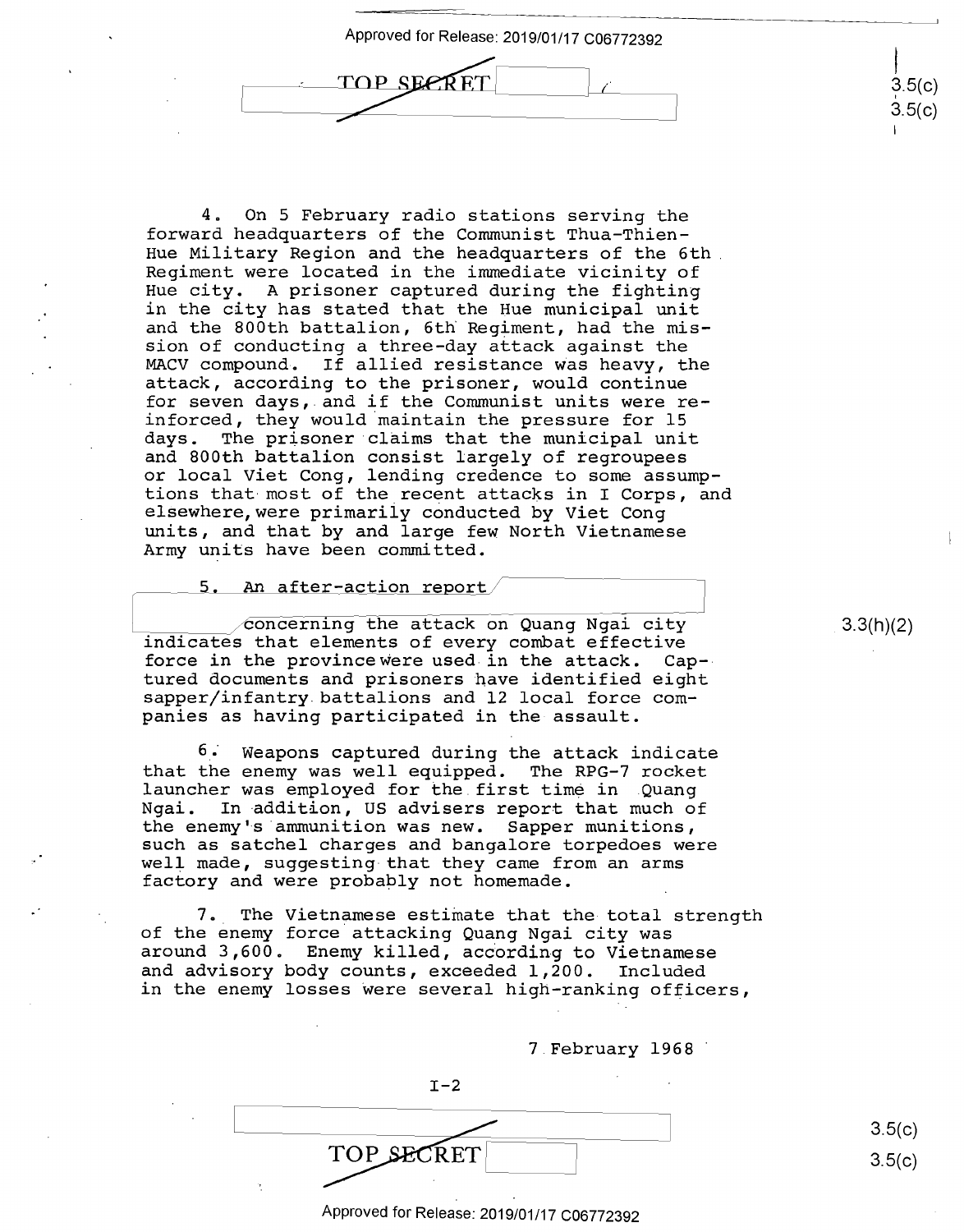| TOP SECRET |
|------------|
|            |

such as the 48th battalion commander and two of the battalion's subordinate company commanders. the battalion's subordinate company commanders.

## II Corps II-Corps

8. Except for continuing heavy pressure by 8. Except for\_continuing\_heavy pressure by Communist forces against the provincial capitals of Communist forces against the provincial Capitals of Kontum city and Da Lat, the military situation in Kontum city and Da Lat, the military situation in II Corps was relatively quiet. II Corps was relatively quiet. -

9. Heavy contact between US forces and prob-9. Heavy contact between US forces and prob able elements of the North Vietnamese Army 66th able elements of the North Vietnamese Army 66th Regiment apparently continues northeast·of Kontum Regiment apparently continues northeast of Kontum city. The heavily damaged city is bracing for an city. The heavily damaged city is bracing for an epidemic of plague and cholera.- There are also epidemic of plague and cholera.- There are also reports that the Vietnamese 24th Sector commander, reports that the Vietnamese 24th Sector commander, responsible for the defense of Kontum, has been relieved for incompetence •. relieved for incompetence.

10. In Tuyen Due Province, an estimated 1,500- 10. In Tuyen Duc ProvinCe, an estimated 1,500 man Viet Cong force reportedly remains entrenched within the Da Lat city limits.

## III **Corps**  III Corps

11. While the provincial capitals -and district .11. While the provincial capitals and district towns in III Corps are under allied control, security in Saigon remains unstable. The situation is clearly in Saigon remains unstable. The situation is clearly In saigon remains unstable. The situation is clearly at its worse on the southwestern side of the city; it appears as though the Viet Cong are trying to it appears as though the Viet Cong are trying to It appears as thought the view cong are erging to ity. On 6 February· 16 allied soldiers and 120 Communists On'6 February 16 allied soldiers and 120 Communists on o repruary to united betaters and the communities **Air-Base northeast** of **Saigon.** Air Base northeaét of Saigon.

12. Military activity elsewhere in the III Corps 12. Military activity elsewhere in.the III Corps area on 6-7 February centered in Hau Nghia Province. area on 6—7 February centered in Hau Nghia Province. In three engagements there on 6 February, 56 Viet In three engagements there on 6 February, 56 Viet Cong were killed-compared to allied losses of 51 Cong were killed-compared to allied losses of 51 killed and 28 wounded. killed and 28 wounded.

. The contract of the contract of the contract of the contract of the contract of the contract of the contract of the contract of the contract of the contract of the contract of the contract of the contract of the contrac

7 February 1968

 $I-3$ 

TOP-8ECRET

3.5(c)  $3.5(c)$ 

3.5(c)  $3.5(c)$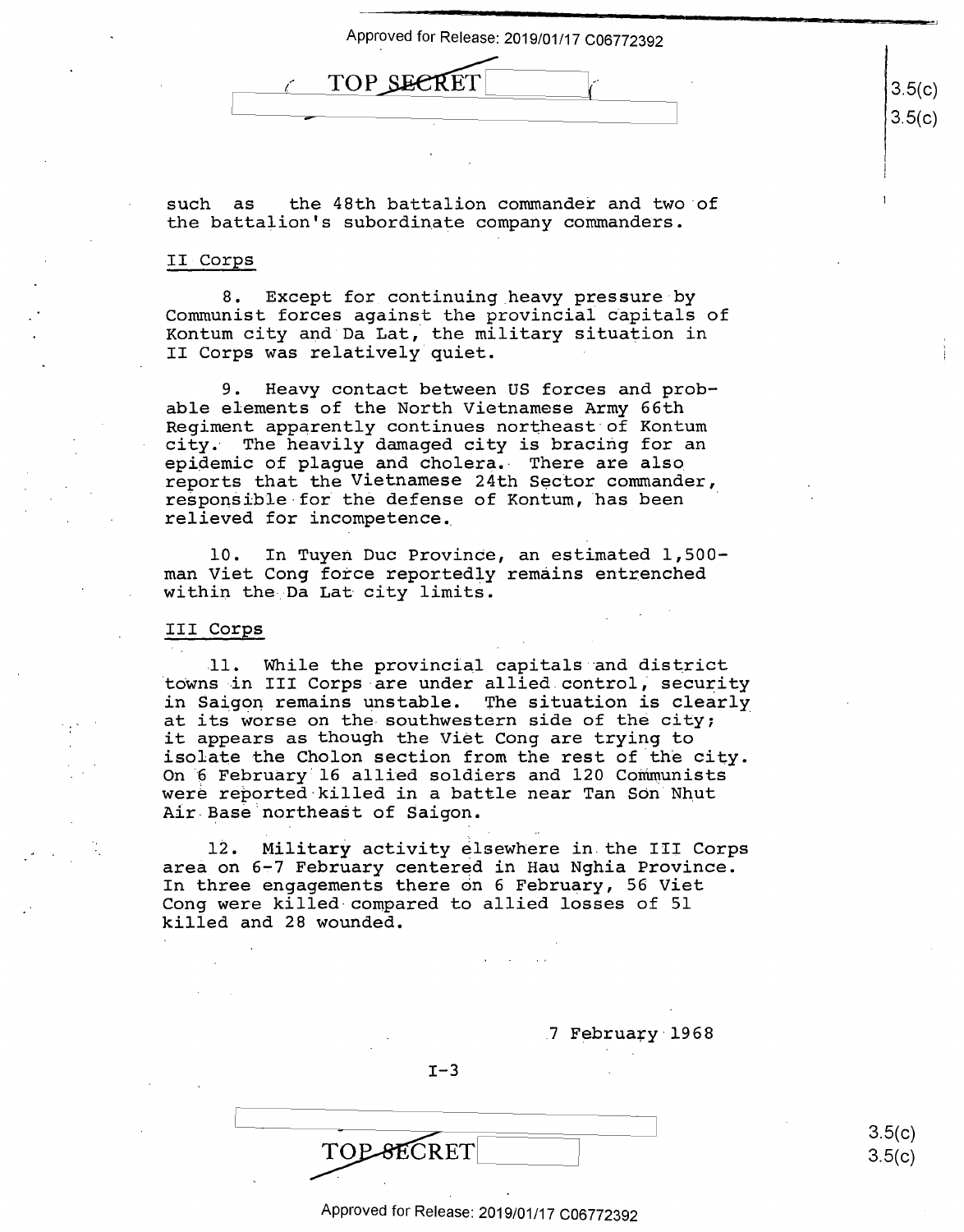

13. Interrogation of a prisoner captured on 13. Interrogation of <sup>a</sup> prisoner captured on 4 February indicates that the 5th Viet Cong Divi-4 February indicates that the 5th Viet Cong Division--active in the Bien Hoa area-~has a radio in-sion-—active in the Bien Hoa area—-has a radio in tercept capability and heayy weapons support organic tercept capability and heavy weapons support organic to the division. The prisoner stated that his unit to the.division. The prisoner stated that his unit provided the divtsion with a radio iritercept and a provided the division with <sup>a</sup> radio intercept and <sup>a</sup> provided the division with a radio intercept and a<br>cryptoanalysis capability. It has cryptographers proficient in the English language. By utilizing proficient in the English language. By utilizing these capabilities, the prisoner claimed that divi-these capabilities, the prisoner claimed that divi sion elements recently were able to avoid at least sion elements recently were able to avoid atleast one B-52 strike and t6 thwart an allied ground at-one B—52 strike and to thwart an allied ground at tack. The source also stated that the 5th Division tack. The source also stated that the 5th Division tack. The source also stated that the 5th Division<br>had a "light" artillery regiment providing it with 140-rrim. rocket support. The prisoner claims to l40—mm. rocket support. The prisoner claims to have heard that the division possesses a weapon have heard that the division possesses <sup>a</sup> weapon larger than the 140-mm. rocket, but he was unable larger than the l40-mm. rocket, but he was unable, to provide any details. to provide any details. '

### IV Corps IV Corps

14. The only significant activity reported on 14. The only significant activity reported on 5-6 February was a series of clashes in and around 5—6 February was <sup>a</sup> series of clashes in and around Can Tho city. The Communists apparently have been Can Tho city. The Communiéts apparently have been driven out of the Can Tho university buildings in which they had barricaded themselves. which they had barricaded themselves.

## Status of Highway 4 Status of Highway 4

15. On 5 February Highway 4, the strategic 15. On 5 February Highway 4, the strategic route linking Saigon with the delta provinces, was route linking Saigon with the delta provinces, was reported impassable due to numerous interdictions reported impassable due to numerous interdictions in Dinh Tuong, Vinh Long, Phong Dinh, and Ba Xuyen in Dinh Tuong, Vinh Long, Phong Dinh, and Ba Xuyen provinces. The nine miles of this highway which provinces. The nine miles of this highway which traverse An Xuyen were reported clear, but the status traverse An Xuyen were reported clear, but the status of the road in Bae Lieu is unknown. of-the road in Bac Lieu is unknown.

> 7 February 1968 7 February 1968 **I-4**  TOPSECRET

> > Approved for Release: 2019/01/17 C06772392 Approved for Release: 2019/01/17 006772392

3.5(c)  $3.5(c)$ 

 $\vert$ 3.5(c) I  $3.5(c)$ I I

|<br>3.5(c)<br>3.5(c)<br>|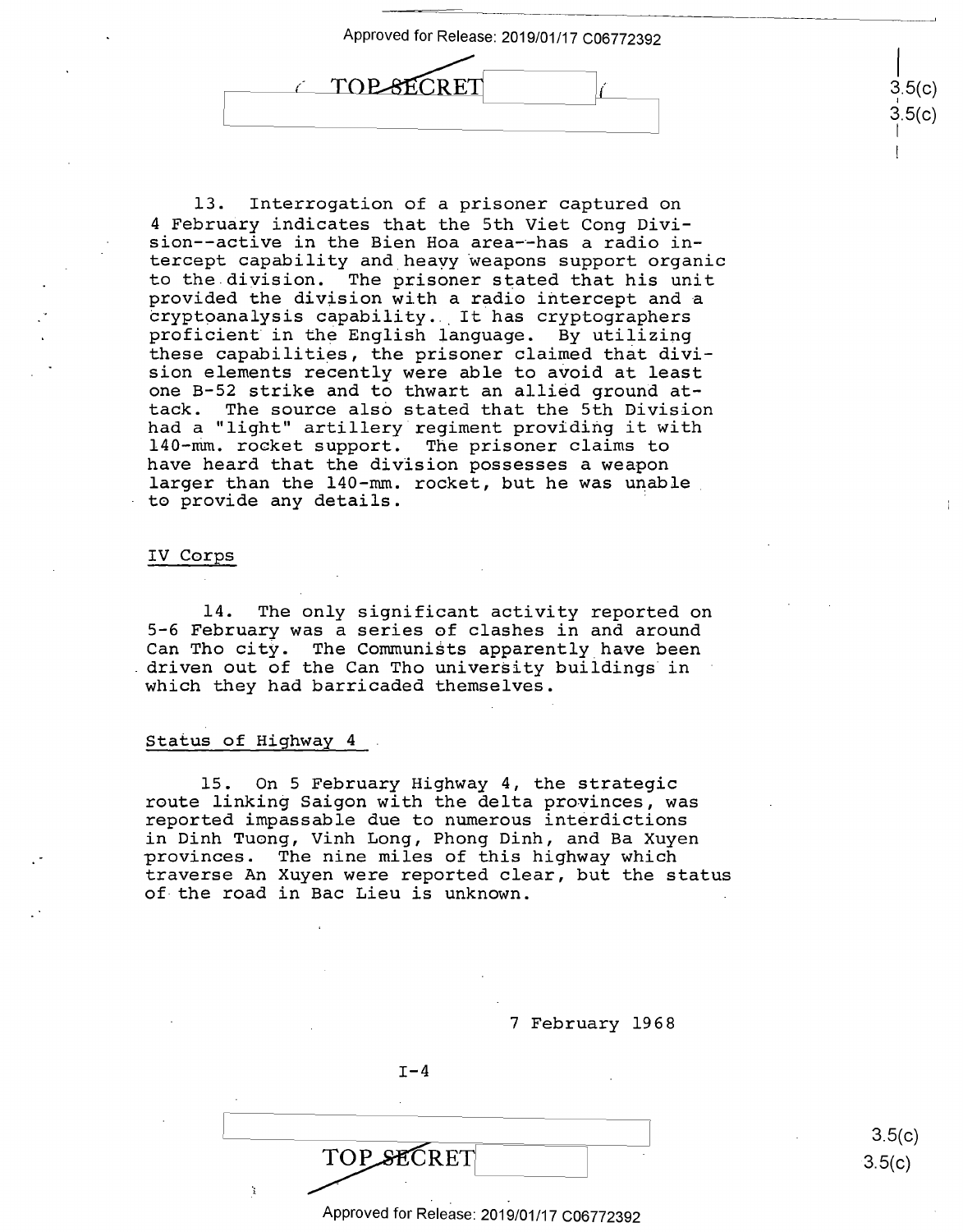| Approved for Release: 2019/01/17 C06772392 |                  |
|--------------------------------------------|------------------|
| <b>TOP SECRET</b>                          | 3.5(c)<br>3.5(c) |

## II. POLITICAL DEVELOPMENTS IN SOUTH VIETNAM II. POLITICAL DEVELOPMENTS IN SOUTH VIETNAM

1. An increasing number of influential personali-l. An'increasing number of influential personali ties seem to be coming around to the view that the Com-ties seem to be coming around to the view that the Communist offensive has not only hurt ~he Viet Cong image munist offensive has not only hurt the Viet Cong image in the eyes of the people but will also serve to in-in the eyes of the peOple but will also serve to in crease support for the government. They say, however, crease support for the government. They say, however, that the degree of popular backing which the govern-that the degree of popular backing which the government can expect will depend on the government's ability ment can expect will depend on the government's ability . to provide for the people and mobilize them for the \_to provide for the peOple and mobilize them for the anti-Communist fight. anti-Communist fight.

2. Tran Quoc Buu, president of the Vietnamese 2. Tran Quoc Buu, president of the Vietnamese Confederation of Labor, who took a pessimistic view Confederation of Labor, who took a-pessimistic view early in the crisis, told an embassy officer on 6 Feb-early in the crisis, told an embassy officer on 6 Feb ruary that he believes many people previously "neutral" ruary that he believes many people previously "neutral"<br>have now swung to support of the government. This opinion was concurred in by Vo Van Tai, secretary general ion was concurred in by Vo Van Tai, secretary general of the confederation's Saigon Council. Tai, who is of the confederation's Saigon Council.\_ Tai, who is still scheduled to be tried for his part in the recent still scheduled to be tried for his part in the recent labor disputes, had previously issued a statement on labor disPutes, had previously issued <sup>a</sup> statement on behalf of his council voicing full support for the behalf of his council voicing full support for the government in the crisis. government in the crisis. have now swung to support of the government. This opin—

3. Buu told the embassy officer that the regime 3. Buu told the embassy officer that the regime now has a perfect opportunity to capitalize on anti-Com-now has <sup>a</sup> perfect opportunity to capitalize on anti-Com munist sentiment, but should not use its own resources munist sentiment, but should not use its own resources exclusively to mobilize the population. The government exclusively to mobilize the population. The government would do better, he feels, to encourage the direct par-would do better, he feels, to encourage the direct par ticipation of leading nongovernment personalities. ticipation of leading nongovernment personalities. Buu's own effort to organize his confederation affiliates to assist the govern-ganize his confederation affiliates to assist the govern ment are being encouraged by several cabinet members. ment are being encouraged by several cabinet members. 1

4. Oppositionist Lower House deputy Ly Quy Chung 4. Oppositionist Lower House deputy Ly Quy Chung expressed similar views in a recent conversation with eXpressed similar views in\_a recent conversation with empressed simitar views in a recent conversation with<br>an embassy officer. Chung voiced optimism at the lack of popular response to the Viet Cong and, like Buµ, of popular response to the Viet Cong and, like Buu, views the present situation as a good opportunity for views the present situation as <sup>a</sup> good opportunity for the government to broaden its base of popular support the government to broaden its base of pOpular support by calling on the assistance of various prestigious by calling on the assistance of various prestigious figures. Chung said that the Lower House will con-figures. Chung said that the Lower House will con tinue to support the government's efforts in the tinue to support the government's efforts in the current crisis, as long as·no unconstitutional steps current crisis, as long as no unconstitutional steps are. taken. are.taken.

7 February 1968 7 February 1968

II-1 II-l

TOP SECRET

Approved for Release: 2019/01/17 C06772392 Approved for Release: 2019/01/17 <sup>006772392</sup>

3.3(h)(2) 3.3(h)(2)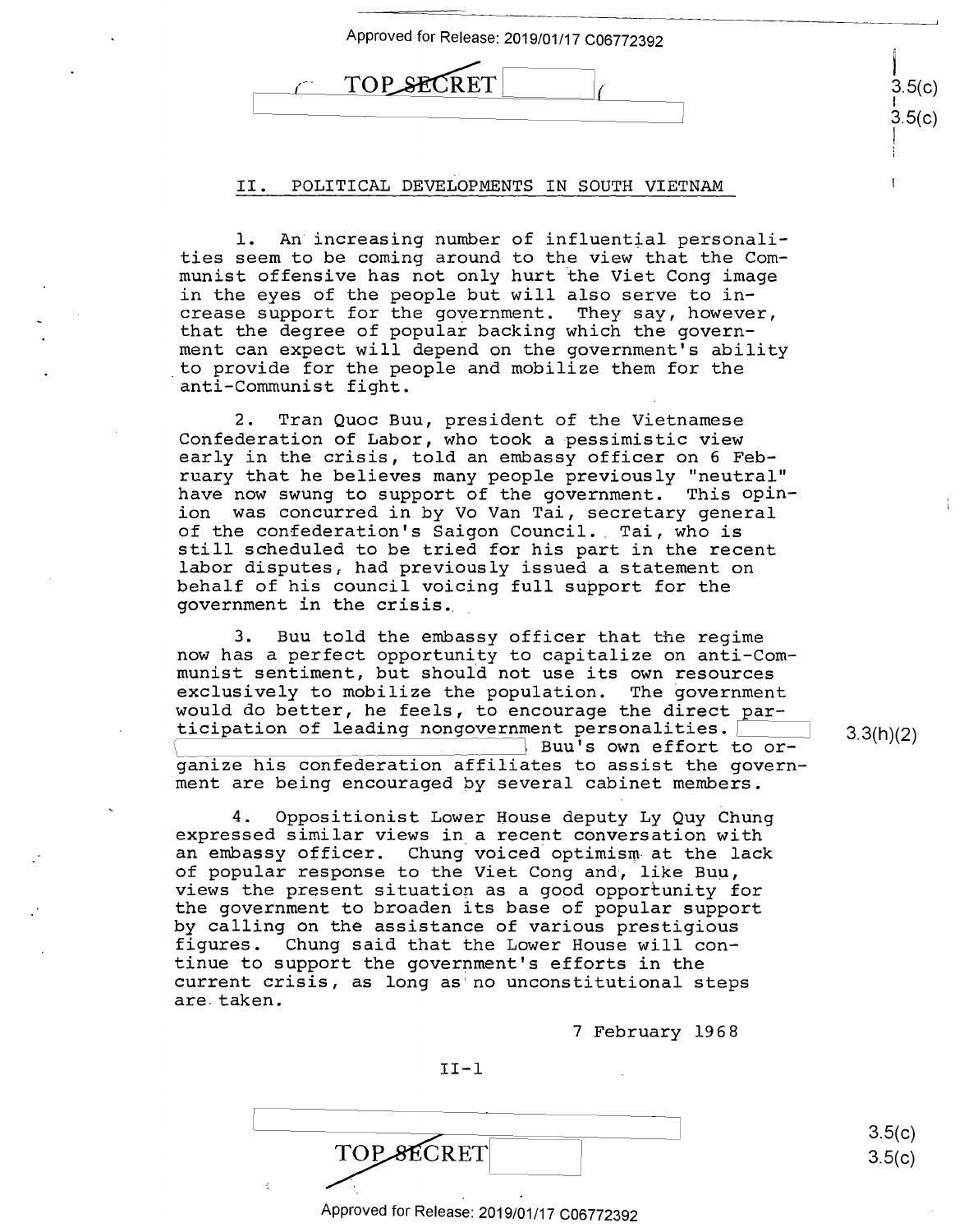Approved for Release: 2019/01/17 C06772392<br>  $\overbrace{ \begin{array}{c} \begin{array}{c} \begin{array}{c} \begin{array}{c} \end{array} \end{array} }}$ *(*  I TOP-8ECRET  $\mathcal{L}$ 

5. Phan Khac Suu, an oppositionist and defeated presidential candidate, ~as taken into pro-feated presidential candidate, Was taken into protective police custody on 6 February ·because of a tective'police custody on 6 February because of <sup>a</sup> Viet Cong prisoner's allegation that Suu would be Viet Cong prisoner's allegation that Suu would be kidnapped. Suu has expressed his eagerness to help the government and the series of the series of the series of the series of the series of the series of the

he planned to confer with other political leaders  $\overline{\phantom{a}}$ and then offer his services to the government and and then offer his services to the government and and then offer his services to the government and his willingness to work with any official or organization. ganization. -

6. Although\_Suu•s remarks were made before 6. Although\_SuuVs remarks.were-made before the police took him into custody, there is little the police took him into'custody, there is little the police took nim into custody, there is little<br>reason to believe that his attitude has changed. His ability to carry through with his plans will, His ability to carry through with his plans will, nis ability to cally through with his pians will,<br>of course, be hampered if he remains in custody.

7. These indications of a willingness to 7. These\_indications of-a willingness to join forces with the government from persons yoin forces with the government from persons<br>who, like Suu and Chung, are known oppositionists who, iike bud dha ondhy, are mhown oppositionities ment, are encouraging signs. All of \_these indi-ment, are encouraging signs. All of these indi widuals can probably command a considerable following, and their influence should be useful in committing more of the.public to the anti-Communist mitting more of the public to the anti-Communist<br>effort. effort.

8. As for the people themselves, a number of 8. As for the people themselves, <sup>a</sup> number of reports indicate that morale in many areas is on reports indicate that morale in many areas is on<br>the upswing. Some confusion still exists, unthe upswing. Some confusion still exists, un-<br>founded rumors still find currency, and there continues to be criticism of the government, but for the most part, observers in Saigon report, for the most part, observers in Saigon report, anti-Communist sentiment is growing. This is true, anti-Communist sentiment is growing. This is true,<br>despite the fact that people in some localities weighted the last that people in the localization in a psychological victory for the Communists. despite the fact-that people in some localities

7 February 1968

3.5(c)  $3.5(c)$ 

 $3.3(h)(2)$ 

II-2 II-2

TOPSECRET

TOP SECRET

Approved for Release: 2019/01/17 C06772392 Approved for Release: 2019/01/17 006772392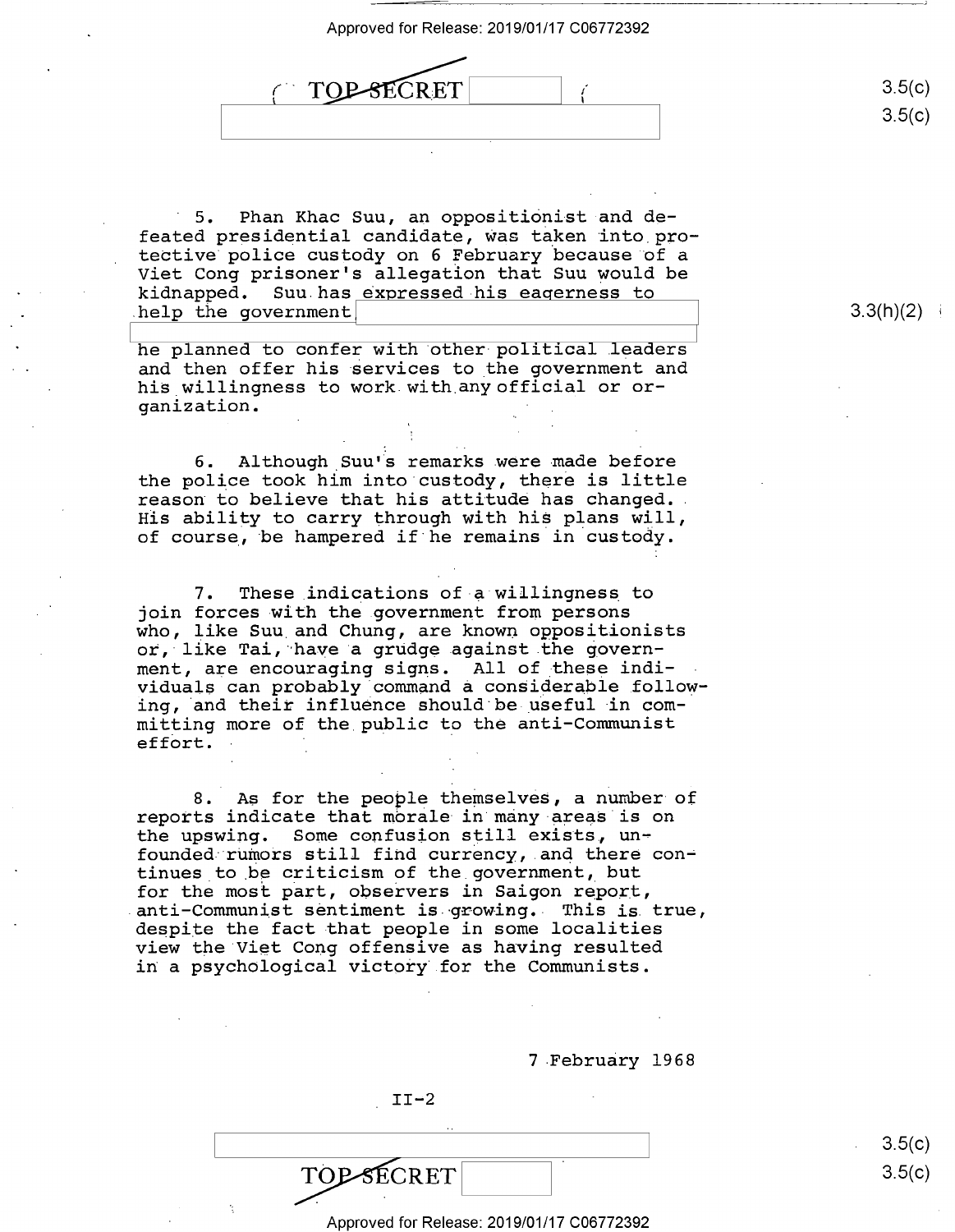# ( TOP SECRET  $\frac{1}{2}$ /

 $3.5(c)$ 3.5(c) 3.5(0)

## Upper House Dissent Upper House Dissent

9. Despite these encouraging signs, there con- 9. Despite these encouraging signs, there continue to be serious expressions of dissent from the tinue to be serious expressions of dissent from the Upper House. During a heated session on 6 February, Upper House. During a-heated session on 6 February, several senators severely criticized the government, several senators severely criticized the government, coveral condects covered, criticitied one government,<br>and particularly the military leadership. They and particularly one military reductionsp. They have particularly charged that, although the security services had had prior warning of impending Viet Cong attacks, no prior warning of impending Viet Cong attacks, no steps were taken to prevent them. One senator called steps were taken to prevent them. One senator called the military commanders incompetent and irresponsible, the military commanders incompetent and irresponsible, saying that "a sense of decency should compel them saying that "a sense of decency should compel them to resign." to resign."

10. As a result, the Upper House was unable to 10. As <sup>a</sup> result, the Upper House was unable to reach agreement on the wording of a resolution to reach agreement on the wording of <sup>a</sup> resolution to voice support for the government. The question was voice support for the government. The question Was were reppert for the gevernment. The question was<br>deferred until the 7 February session, when a resolution was finally drafted without any explicit mention tion was finally drafted without any explicit mention of backing for the government. The communique de-of backing for the government. The communiqué denounces the Viet Cong, expresses gratitude to Vietnamese soldiers--but not military commanders--and namese soldiers-—but not military commanders--and to allied forces. It also urges creation of an. to allied forces. It also urges creation of an: armed peoples' self-defense force. Antigovernment sentiment was somewhat. muted in the second session, sentiment was somewhat muted in the second session, but more criticism can.probably be expected in the but more criticism can probably be expected in the future. future.

## Food in Saigon Food in Saigon

11. The food situation in Saigon is apparently ll. The food situation in Saigon is apparently not as serious as it first appeared early in the not as serious as it first appeared early in the crisis. On. 1 and 2 February food stocks available crisis. On.l and 2 February food stocks available in.the markets were very limited .. a:nd prices skyrocketed in the markets were very limited and prices skyrocketed. to three and four times thenormal price in many in-to three and four times the normal price in many instances. By 3 February, however, prices began to come stances. By 3 February, however, prices began to come down and on the 5th the markets. carried an almost com-down and on the 5th the markets\_carried an almost com wow. The one can the maximous carried on dimest com-<br>plete stock of foodstuffs, including meat, fish, poulproce secon or recessarily, increasing meas, film, pour fresh pioducts were arriving from areas close to Saigon. fresh products were arriving from areas close to Saigon. Stocks of rice, which are stored· in warehouses in the Stocks of rice, which are stored-in warehouses in the' Saigon-Cholon area, were held-up for a time because of Saigon-Cholon area, were held up for <sup>a</sup> time because of Insecure conditions in Cholon, but on 6 February the government began to move quantities of rice out to the government began to move quantities of rice out to the public in some parts of the city and planned greater public in some parts of the city and planned greater parties in John parts of the energy and pranned greater

| $TT-3$     | 7 February 1968 |  |
|------------|-----------------|--|
|            |                 |  |
| TOP SECRET |                 |  |
|            |                 |  |

. Approved for Release: 2019/01/17 C06772392 Approved for Release: 2019/01/17 006772392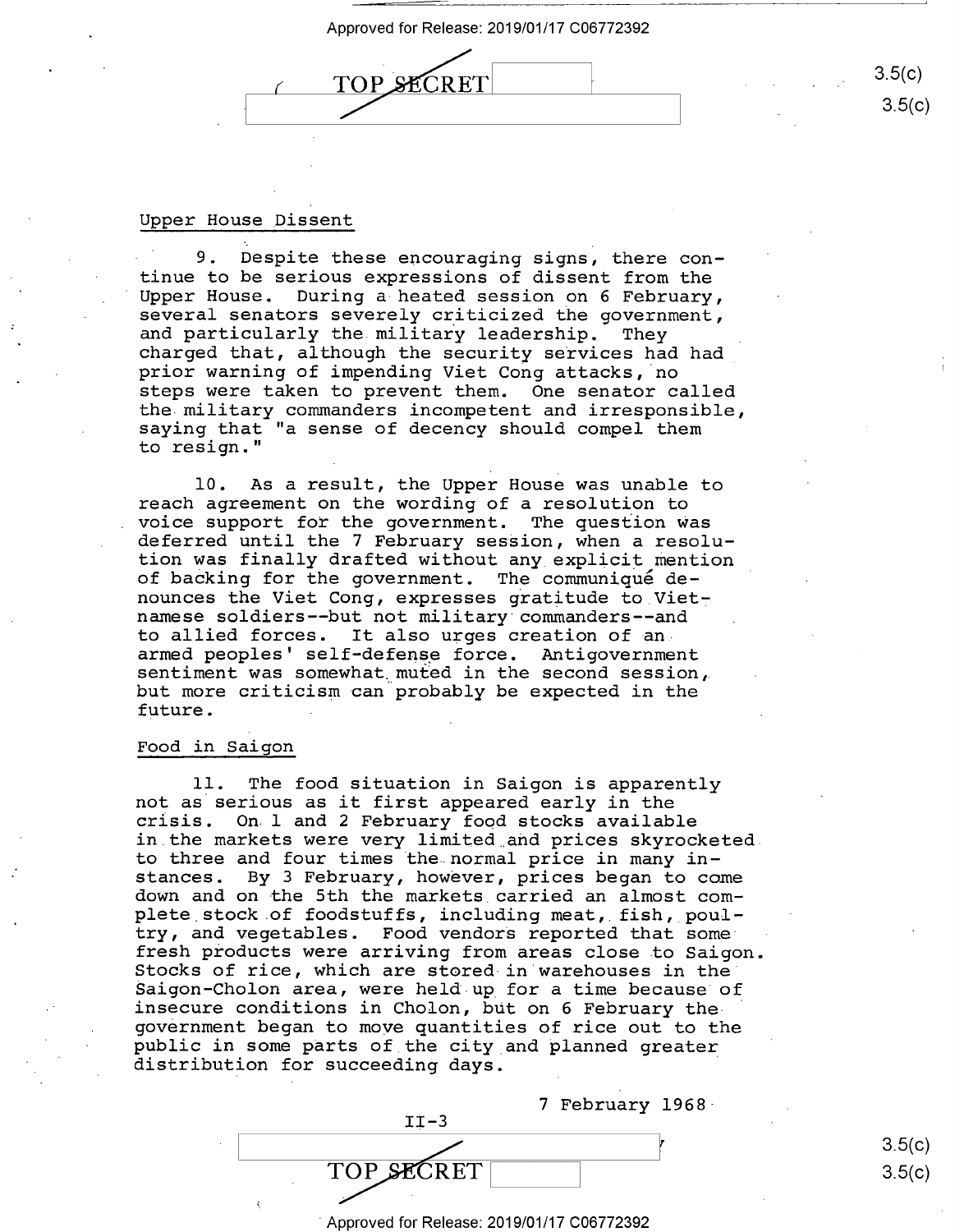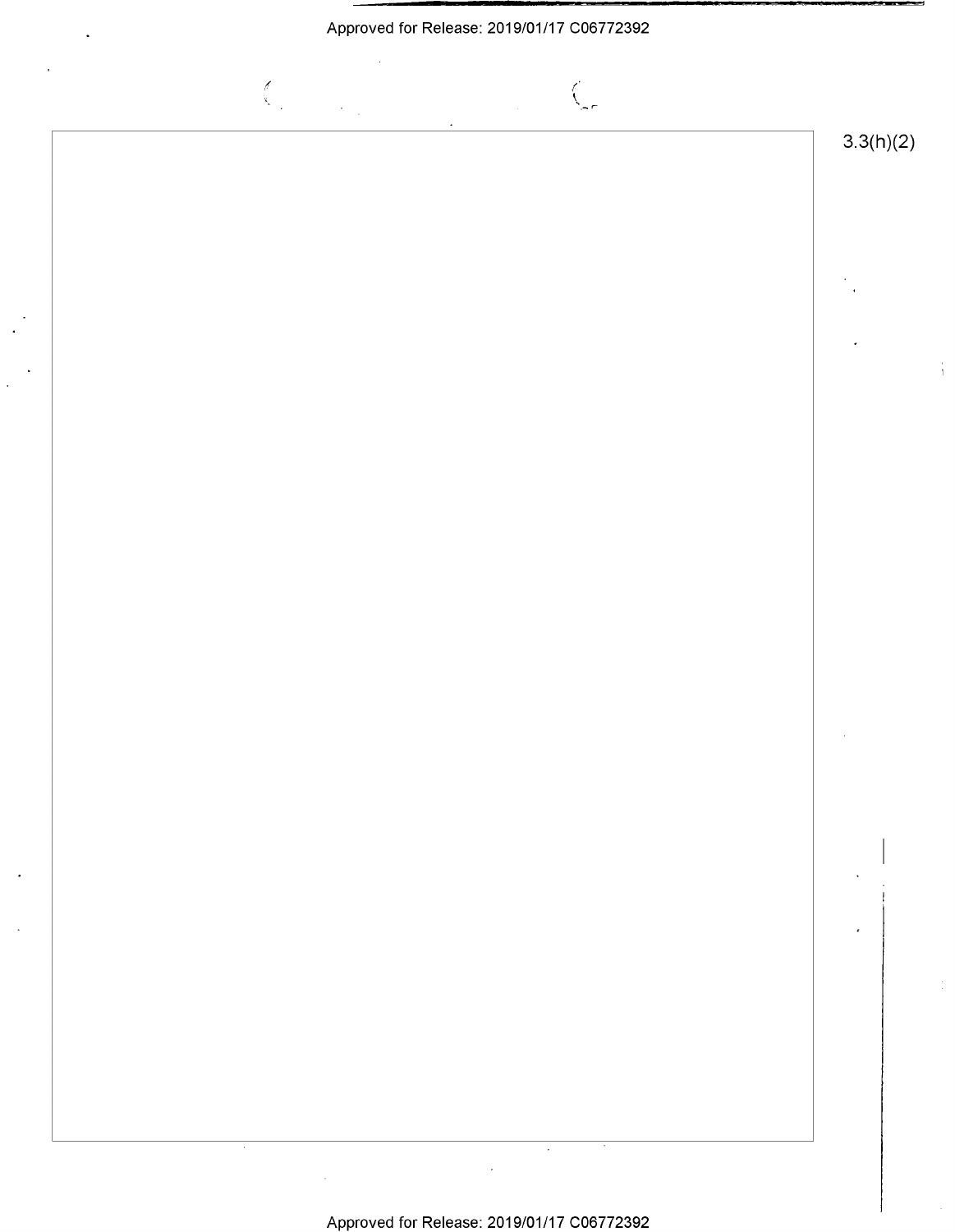| TOP SECRET<br>3.5(c)<br>3.5(c)<br>AN-2 Activity<br>6. The southward deployment of North Vietnam's<br>AN-2 force may also have been complicated by weather<br>conditions or tactical considerations.<br>about seven AN-2s did depart Hanoi/<br>Gia Lam in the late afternoon of 7 February (Hanoi<br>time) and flew at least 50 miles south of Vinh.<br>7.<br>3.3(h)(2)<br>shortly thereafter these planes flew tartner<br>south and attempted to land--possibly at an "inactive"<br>airstrip at Tchepone, Laos, which is located about<br>35 miles west of the Khe Sanh area.<br>3.3(h)(2)<br>the AN-2s ran<br>into bad weather and were forced to abort their<br>mission in this region.<br>8.<br>/five AN-2s did fly<br>north from the southern section of the country in<br>3.3(h)(2)<br>the early evening hours of 7 February (Hanoi time).<br>By about 2200 hours three of these aircraft had<br>landed at Gia Lam Airfield and one at Vinh.<br>It is<br>still not clear whether the AN-2s were involved<br>in a transport or an attack mission.<br>9. Meanwhile, North Vietnamese air defense<br>nets continued to carry warnings of B-52 operations<br>in the vicinity of the Demilitarized Zone on 7 Feb-<br>ruary. The steady bombardment of Communist posi-<br>tions by these bombers makes them an important<br>target for North Vietnamese surface-to-air missile<br>units, which are known to be in the area, or for<br>MIG-21s based near Hanoi. | Approved for Release: 2019/01/17 C06772392 |           |
|----------------------------------------------------------------------------------------------------------------------------------------------------------------------------------------------------------------------------------------------------------------------------------------------------------------------------------------------------------------------------------------------------------------------------------------------------------------------------------------------------------------------------------------------------------------------------------------------------------------------------------------------------------------------------------------------------------------------------------------------------------------------------------------------------------------------------------------------------------------------------------------------------------------------------------------------------------------------------------------------------------------------------------------------------------------------------------------------------------------------------------------------------------------------------------------------------------------------------------------------------------------------------------------------------------------------------------------------------------------------------------------------------------------------------------------------------------------|--------------------------------------------|-----------|
|                                                                                                                                                                                                                                                                                                                                                                                                                                                                                                                                                                                                                                                                                                                                                                                                                                                                                                                                                                                                                                                                                                                                                                                                                                                                                                                                                                                                                                                                |                                            |           |
|                                                                                                                                                                                                                                                                                                                                                                                                                                                                                                                                                                                                                                                                                                                                                                                                                                                                                                                                                                                                                                                                                                                                                                                                                                                                                                                                                                                                                                                                |                                            |           |
|                                                                                                                                                                                                                                                                                                                                                                                                                                                                                                                                                                                                                                                                                                                                                                                                                                                                                                                                                                                                                                                                                                                                                                                                                                                                                                                                                                                                                                                                |                                            | 3.3(h)(2) |
|                                                                                                                                                                                                                                                                                                                                                                                                                                                                                                                                                                                                                                                                                                                                                                                                                                                                                                                                                                                                                                                                                                                                                                                                                                                                                                                                                                                                                                                                |                                            |           |
|                                                                                                                                                                                                                                                                                                                                                                                                                                                                                                                                                                                                                                                                                                                                                                                                                                                                                                                                                                                                                                                                                                                                                                                                                                                                                                                                                                                                                                                                |                                            |           |
|                                                                                                                                                                                                                                                                                                                                                                                                                                                                                                                                                                                                                                                                                                                                                                                                                                                                                                                                                                                                                                                                                                                                                                                                                                                                                                                                                                                                                                                                |                                            |           |
|                                                                                                                                                                                                                                                                                                                                                                                                                                                                                                                                                                                                                                                                                                                                                                                                                                                                                                                                                                                                                                                                                                                                                                                                                                                                                                                                                                                                                                                                |                                            |           |
|                                                                                                                                                                                                                                                                                                                                                                                                                                                                                                                                                                                                                                                                                                                                                                                                                                                                                                                                                                                                                                                                                                                                                                                                                                                                                                                                                                                                                                                                |                                            |           |
|                                                                                                                                                                                                                                                                                                                                                                                                                                                                                                                                                                                                                                                                                                                                                                                                                                                                                                                                                                                                                                                                                                                                                                                                                                                                                                                                                                                                                                                                |                                            |           |

|         | 7 February 1968 |
|---------|-----------------|
| $III-2$ |                 |
|         |                 |

3.5(c) 3.5(c)

#### Approved for Release: 2019/01/17 C06772392 1 Approved for Release: 2019/01/17 <sup>006772392</sup>

 $TOP$ **SECRET**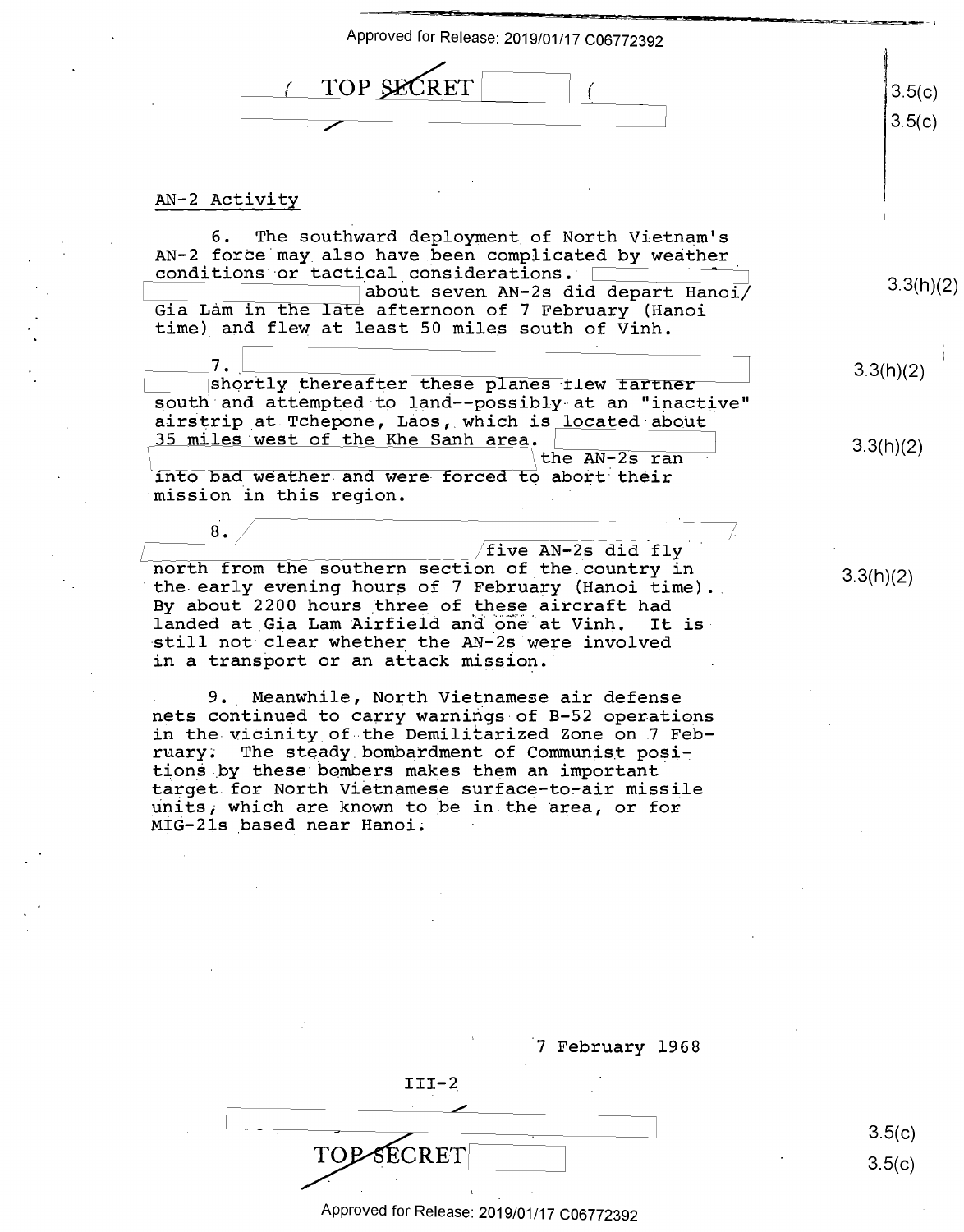| Approved for Release: 2019/01/17 C06772392 |                  |
|--------------------------------------------|------------------|
| TOP SHOT.<br>' 6'T .                       | 3.5(c)<br>3.5(c) |

#### IV. OTHER COMMUNIST MILITARY DEVELOPMENTS IV. OTHER COMMUNIST MILITARY DEVELOPMENTS

1. There is nothing of significance to report.

7 February 1968 7 February 1968

IV-1 IV-l

TOP SECRET

3.5(c) 3.5(c)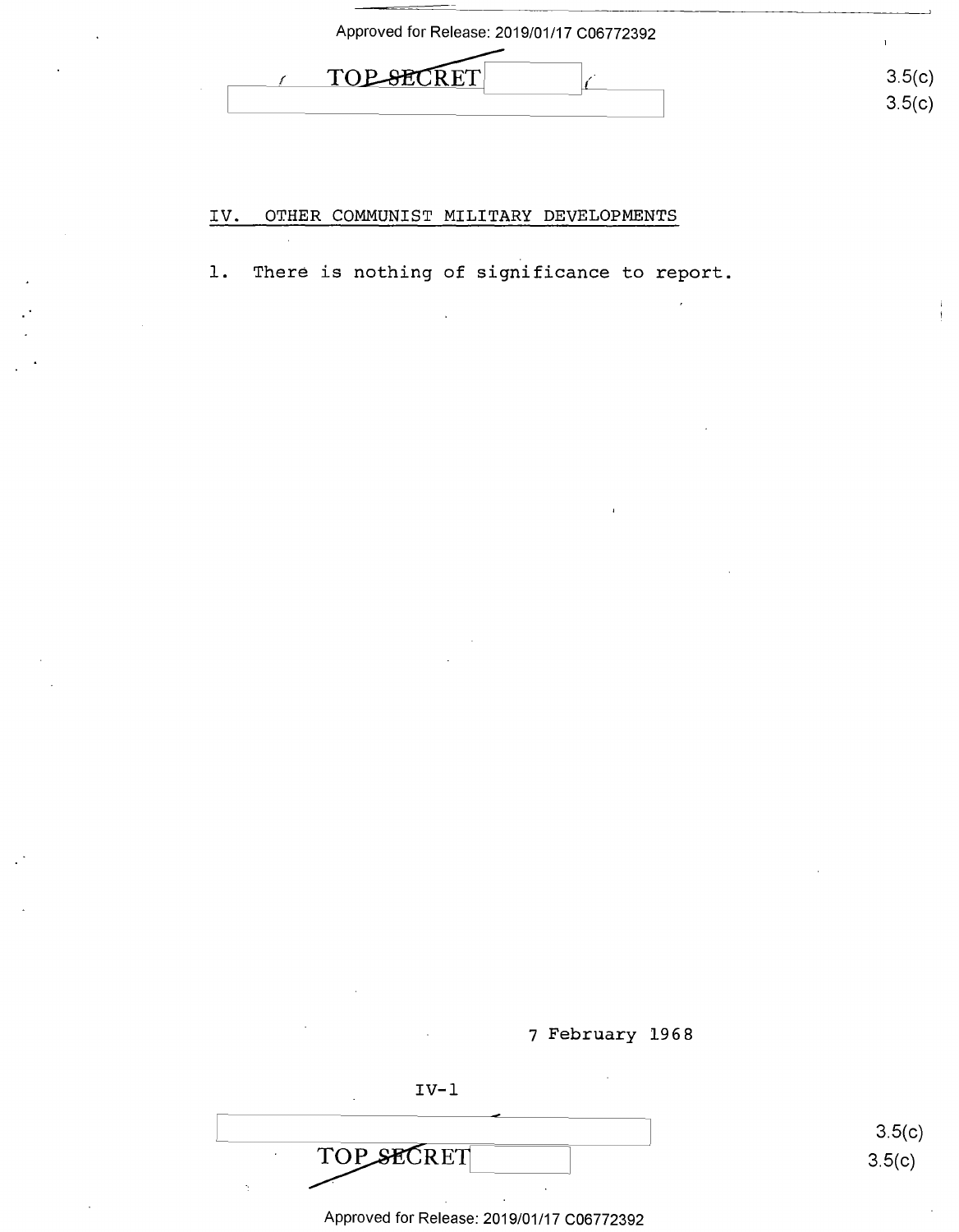| Approved for Release: 2019/01/17 C06772392 |                  |
|--------------------------------------------|------------------|
|                                            | 3.5(c)<br>3.5(c) |

#### V. COMMUNIST POLITICAL DEVELOPMENTS V. COMMUNIST POLITICAL DEVELOPMENTS

1. Interrogation of captured Viet Cong who took l. Interrogation of captured Viet Cong who took part in the recent attacks indicates some of their part in the recent attacks indicates some of their pre-offensive indoctrination took the same line the pre—offensive indoctrination took the same line thel Communists are now peddling in their propaganda. These Communists are now peddling in their prOpaganda. These prisoners assert that the Communists hoped the Tet prisoners aesert that the Communists hoped the Tet military offensive would attract dramatic popular military offensive would attract dramatic popular support, particularly in urban areas. They say that support, particularly in urban areas. They say that the end product was to be a coalition of the Libera-the end product was to be <sup>a</sup> coalition of the Liberation Front with new "front" groups--a coalition which tion Front with new "front" groups——a coalition which would take the form of a new national "administration" would take the form of a new national "administration" or "government."

2. A group of officers captured at Nha Trang claim to be especially informed on Communist political claim to be especially informed on Communist political intentions and that these intentions were embodied in intentions and that these intentions were embodied in North Vietnam's Communist Party Resolution No. 13. North Vietnam's Communist Party Resolution No. 13. Although there have been many references to this policy paper dating back to the spring of 1967, de-policy paper dating back to the spring of 1967, depoincy paper dating back to the spring of 1907, de<br>tails are sketchy. One of the Nha Trang prisoners claims that the main purpose of the military offensive claims that the main purpose of the military offensive was to establish a significant Communist presence in was to establish <sup>a</sup> significant Communist presence in important cities in an effort to strengthen the hand important cities in an effort to strengthen the hand of the Liberation Front in negotiations with the US. of the Liberation Front in negotiations with the US. The actual technique used was to establish other The actual technique used Was to establish other "fronts" composed of groups or individuals with a "fronts" composed of groups or individuals with <sup>a</sup> record of disagreement or di\$affection with the Saigon record of disagreement or disaffection with the Saigon government. The Liberation Front, in alliance with government. The Liberation Front, in alliance with these new "fronts," planned to form a new national these new "fronts," planned to form <sup>a</sup> new national government for South Vietnam which could negotiate government for South Vietnam which could negotiate directly with the US for withdrawal of all foreign directly with the US for withdrawal of all foreign troops. troops.

3. Many of the prisoners claim to have no knowledge 3. Many of the prisoners claim to have no knowledge of any long-range political objectives in the current of any long-range political objectives in the current Tet offensive. Others, however, like the Nha Trang Tet offensive. Others, however, like the Nha Trang ice officmatio: concret moved of the che and from-<br>group, claim that their mission was primarily a propaganda one. One man says he was under instructions to agenda one. One man says he was under instructions to organize the kind of popular "opposition" groups which Hanoi and Liberation Radio have claimed were springing Hanoi and Liberation Radio have claimed were springing up all over South Vietnam. He reports that part of up all over South Vietnam. He reports that part of the plan at Nha Trang was to capture the local radio the plan at Nha Trang was to capture the local radio station so that the. Communists. could use it to generate station so that the.Communists\_c0uld use it to generate a general uprising among the people. The existing <sup>a</sup> general uprising among the people.- The existing government administrative structure was to be won government administrative structure was to be won over or destroyed. over or destroyed.

| - | $V - I$          | 7 | February 1968 |  |  |        |
|---|------------------|---|---------------|--|--|--------|
|   |                  |   |               |  |  | 3.5(c) |
|   | TOP SEER<br>EREI |   |               |  |  | 3.5(c) |
|   |                  |   |               |  |  |        |

Approved for Release: 2019/01/17 C06772392 Approved for Release: 2019/01/17 006772392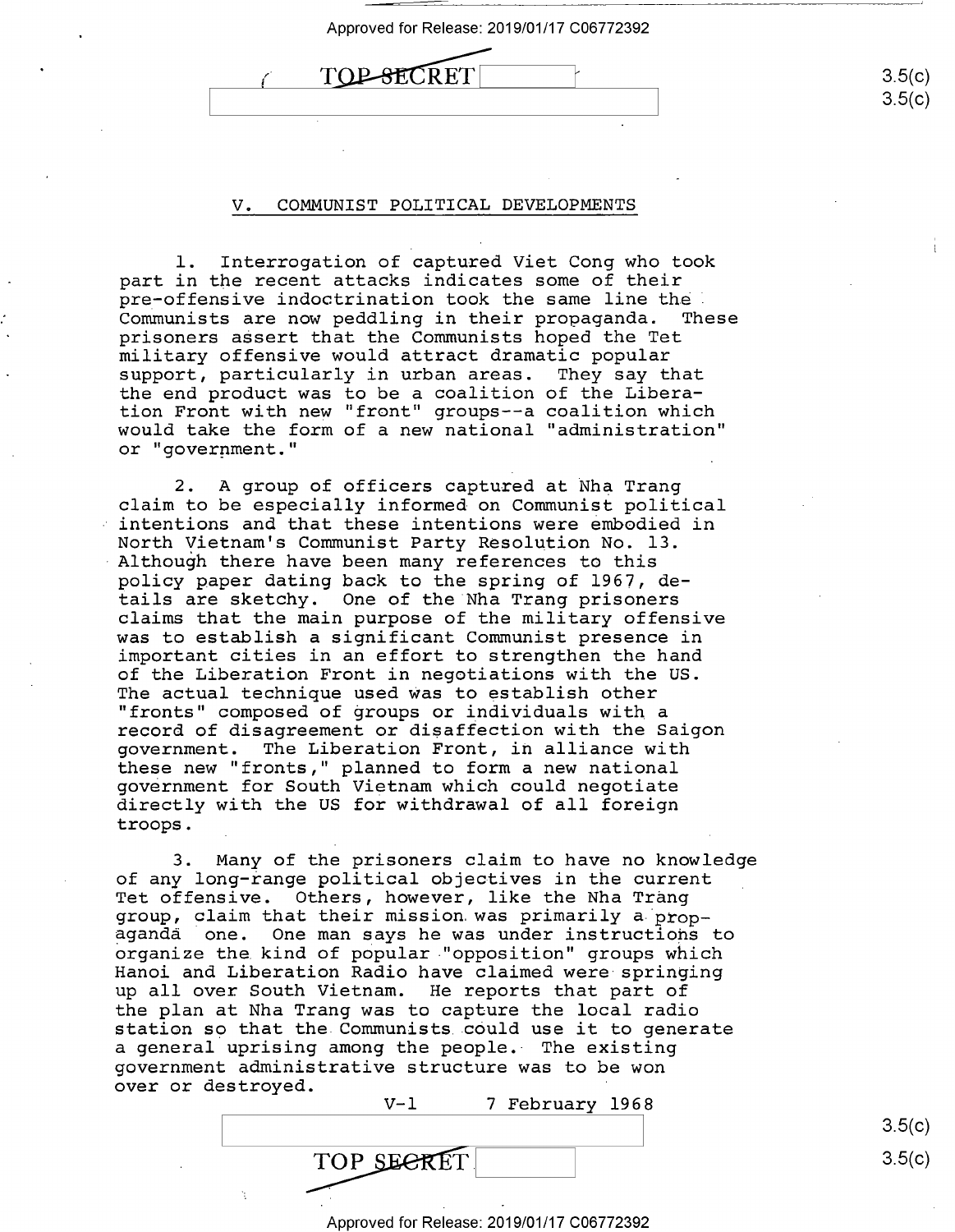Approved for Release: 2019/01/17 C06772392 Approved for Release: 2019/01/17 006772392 Approved for Release: 2011<br>
TOP\_SECRET  $\sqrt{1}$  TOP SECRET

4. Another Nha Trang prisoner claims that in 4. Another Nha Trang prisoner claims that in early December, he and 40 military and political early December, he and 40 military and political types were instructed on how to organize new popular types were instructed on how to organize new popular fronts. He says that even the name, "alliance for fronts. He says that even the name, "alliance for peace and democracy"--now used widely in Communist peace and democracy"-—now used widely in Communist propaganda--was used in the indoctrination sessions. prOpaganda-—was used in the indoctrination sessions. Such fronts were to be organized in any area where Such fronts were to be organized in any area where the Viet Cong were successful in holding territory-- the Viet Cong were successful in holding territory— a possible explanation of why Communist propaganda <sup>a</sup> possible explanation of why Communist propaganda has such organizations springing up only in Hue and has such organizations Springing up only in Hue and Saigon so far. The prisoner reports, for example, Saigon so far. The prisoner reports, for example, that no such organization was formed in Nha Trang that no such organization was formed in Nha Trang because the military action died out too quickly. because the military action died out too quickly.

5. Prisoners from other areas have provided 5. Prisoners from other areas have provided variants of the same story .. Details vary, but the variants of-the same story.. Details vary, but the theme recurs--the Communists are creating new "fronts" theme recurs—-the Communists are creating new "fronts" I for the purpose of establishing a "coalition" with for the purpose of establishing <sup>a</sup> "coalition" with the Liberation Front. This coalition will then pose the Liberation Front. This coalition will then pose as a political power capable of challenging the pres-as <sup>a</sup> political power capable of challenging the pres ent governmental authority. ent governmental authority.

6. Although the failure of the Communists to 6. Although the failure of the Communists to win over significant popular support in the initial win over significant popular support in the initial effort clearly shows a glaring weakness, their actual effort clearly shows <sup>a</sup> glaring weakness, their actual expectations for the first part of the Tet offensive expectations for the first part of the Tet offensive may have been less than some of-the prisoners were may have been less than some of the prisoners were led to believe. By creating chaos and insecurity in led to believe. By creating chaos and insecurity in widespread sections of the South, they have brought wideSpread sections of the South, they have brought widespread sections of the bouth, they have broaght<br>about conditions where increased political agitation, combined with continuing military pressure, tion, combined with continuing military pressure, may still promote the kind of situation which is out-may still promote the kind of situation which is outlined by Communist propaganda and by prisoners and lined by Communist prOpaganda and by prisoners and captured documents. captured documents.

|                 | 7 February 1968 |
|-----------------|-----------------|
| $V - 2$         |                 |
| TOP SECRET<br>٠ |                 |

Approved for Release: 2019/01/17 C06772392 Approved for Release: 2019/01/17 006772392

3.5(c)  $3.5(c)$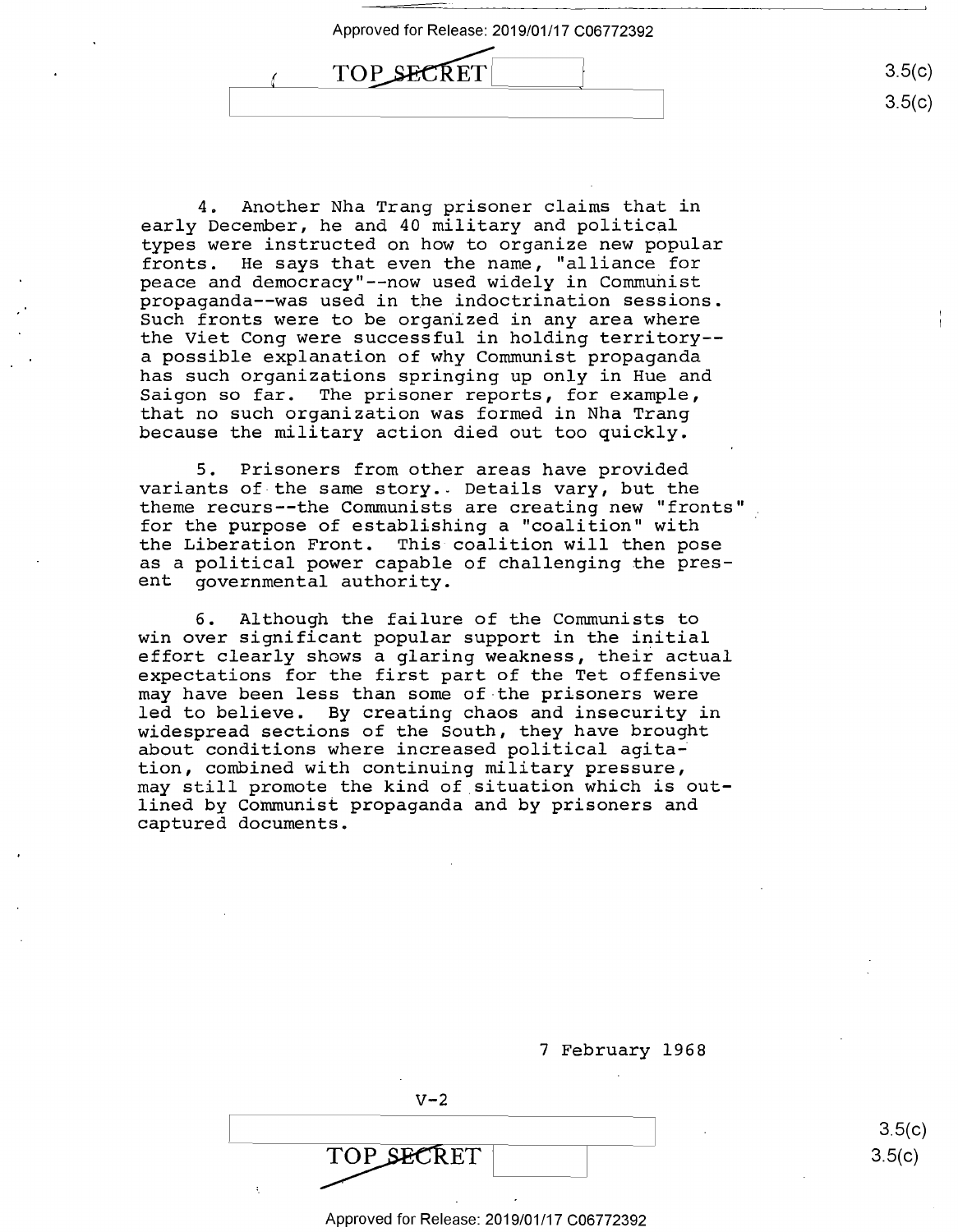3.5(c) 3.5(c)

3.5(c)

 $3.5(c)$ 

*I*   $\mathbf{r}$ TOP SECRET (  $($  TOP SECRET  $|$ 

7. Hanoi's Resolution 13, furthermore, may have 7. Hanoi's Resolution 13, furthermore, may have framed only the broad policy directives on which cur-framed only the broad policy directives on which current strategy is based. The tactics of the Tet offen-rent strategy is based. The tactics of the Tet offen sive and its immediate goals may not have been spelled sive and its immediate goals may not have been spelled out in these long-range Communist plans. However, military action (a "general offensive"), the "gen-military action (a "general offensive"), the "gen eral uprising," and the concept of a "coalition gov-eral uprising," and the concept of <sup>a</sup> "coalition gov ernment" were continually referred to in captured docu~ ernment" were continually referred to in captured docu ments throughout the fall. The emphasis .on these ments throughout the fall. The emphasis on these ideas probably stemmed from a Hanoi policy resolution in near premain premains in a mandi point resolution in improving the political position of the Liberation improving the political position of the Liberation Front and played up the importance of political tactics, Front and played up the importance of political tactics, possibly including a "talk-fight" strategy in negotia-possibly including <sup>a</sup> "talk—fight" strategy in negotia tions with the US. It is unlikely that these long-tions with the US. It is unlikely that these long range plans have been abandoned even though the Com-range plans have been abandoned even though the Com munists did not achieve all they hoped for initially. munists did not achieve all they hOped for initially.

## Vietnamese Laud North Korean Support Vietnamese Laud North Korean Support

8~ In what.seems to have been a deliberate at-8. In what.seems to have been a deliberate at tempt to link the Pueblo incident with the Vietnam tempt to link the Pueblo incident with the Vietnam compe to find the *ideal* including with the victima. Vietnamese Communist representatives praised the Vietnamese Communist representatives praised the North Koreans for their support. North Koreans for their support.'

9. Although their Korean comrades steered clear 9. .Although their Korean comrades steered clear of any specific claim of capturing the Pueblo in or-of any specific claim of capturing the Pueblo in or der to support the Communists in Vietnam, a Libera-der to support the Communists in Vietnam, <sup>a</sup> Libera tion Front speaker described the action as an "effec-tion Front speaker described the action as an "effective GOntribution to the struggle of the South Viet-tive contribution to the struggle of the South Vietnamese people." The North Vietnamese ambassador was namese people." The North Vietnamese ambassador was not so explicit and only claimed that Vietnamese Com-not so eXplicit and only claimed that Vietnamese Com munist successes would be "unthinkable" without the support tendered by the North Koreans. Earlier Commu-support tendered by the North Koreans. Earlier Commu nist propaganda seemed to avoid making any direct nist propaganda seemed to avoid making any direct connection between the Pueblo and events in Vietnam. connection between the Pueblo and events in Vietnam.

7 February 1968 7 February 1968

 $V - 3$ 

TOP SECRET

TOPSECRET|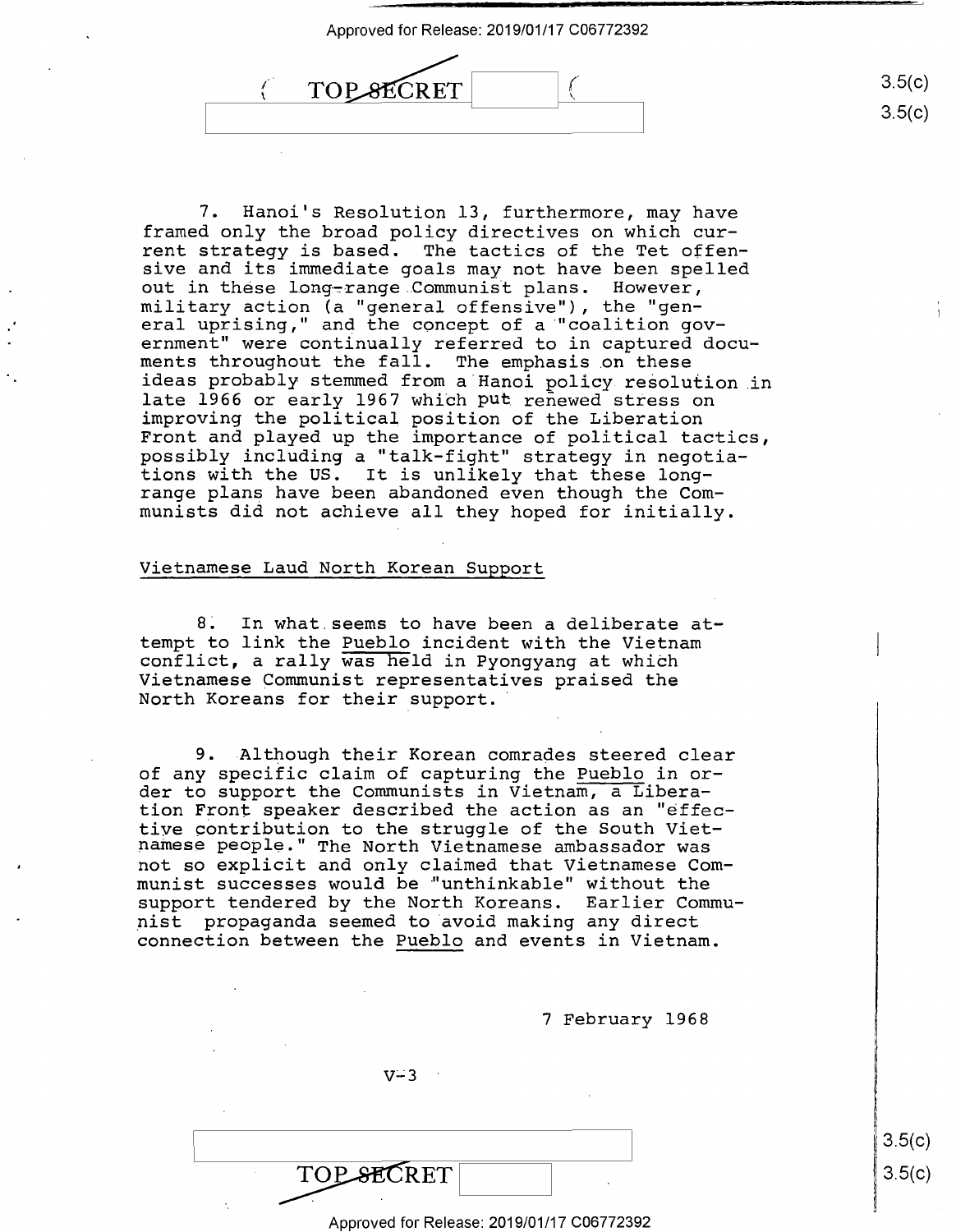$3.5(c)$ 3.5(c)

3.5(c) :3.5(c)



Front Spokesmen in Cairo Front Spokesmen in Cairo

10. Vietnamese Communist spokesmen continue 10. Vietnamese Communist spokesmen continue to underscore their contention that any moves to to underscore their contention that any moves to end the war must start with the us. end the war must start with the US.

11. The head of the Liberation Front mission ll. The head ofthe Liberation Front mission in Cairo held a press conference on 6 February to in Cairo held <sup>a</sup> press conference on 6 February to make this point and to present the Front's line on make this point and to present the Front's line on the current Communist offensive. The approach was the current Communist offensive. The approach was that taken by his colleague in Moscow on the same that taken by his colleague in Moscow on the same day. Both rejected a coalition government or ne-day. Both rejected <sup>a</sup> coalition government or ne gotiations with the Thieu-Ky government, and both gotiations with the Thieu-Ky government, and both expressed determination to continue the struggle expressed determination to continue the struggle as long as necessary to achieve a settlement on as long as necessary to achieve <sup>a</sup> settlement on Communist terms. The Front spokesman in Cairo Communist terms. The Front Spokesman in Cairo sidestepped a question about volunteers if the US sidestepped <sup>a</sup> question about volunteers if the US "doubled" its strength in Vietnam, saying there "doubled" its strength in Vietnam, saying there are plenty of Vietnamese, both North and South, are plenty of Vietnamese, both North and South, and they will "always be able to defeat" whatever and they will "always be able to defeat" whatever forces the US sends. forces the US sends.

## Communists Stress More Fighting Communists Stress More Fighting

12. Vietnamese Communist propaganda is stress-12. Vietnamese Communist prOpaganda is stressing that the present military offensive will not ing that the present military offensive will not be a short-term effort and that more difficult days be <sup>a</sup> short—term effort and that more difficult days are ahead. Earlier appeals seemed to characterize are ahead. Earlier appeals seemed to characterize the fighting as "urgent" and stressed the immediate the fighting as "urgent" and stressed the immediate objectives. Front and Hanoi statements in recent objectives. Front and Hanoi statements in recent days have predicted that the fighting would become Idays have predicted that the fighting would become fiercer and fiercer, but that greater victories fiercer and fiercer, but that greater victories are yet to come. The AFP correspondent in.Hanoi, are yet to come. The AFP correspondent in.Hanoi, are yet to come: The Arr correspondent In handr,<br>whose material is censored and sometimes inspired by the North Vietnamese, reports he was told that by the North Vietnamese, reports he was told that the present fighting is only the beginning of a the present fighting is only the beginning of <sup>a</sup> "new phase" in the struggle and that there will be "new phase" in the struggle and that there will be new phase in the struggie and that there will be<br>a "second phase" which will prevent the allies from a second phase which will preve.<br>recovering from the first blow.

I 13. In the absence of any genuine popular uprising, the Communists have probably found it uprising, the Communists have probably found it necessary to bolster Viet Cong morale in some necessary to bolster Viet Cong morale in some quarters by stressing that the fighting must con-quarters by stressing that the fighting must continue in order to nail down the successes achieved tinue in order to nail down the successes achieved in the initial Tet thrust. Such propaganda is also in the initial Tet thrust. Such propaganda is also designed to ericourage greater uncertainty and fear designed to encourage greater uncertainty and fear among the already shaken South Vietnamese populace among the already shaken South Vietnamese populace and to magnify and prolong the Communist threat. and to magnify and prolong the Communist threat.

7 February 1968 7 February 1968

1999 - Paul Barbara

TOP SECRET

Approved for Release: 2019/01/17 C06772392 Approved for Release: 2019/01/17 <sup>006772392</sup>

 $V-4$